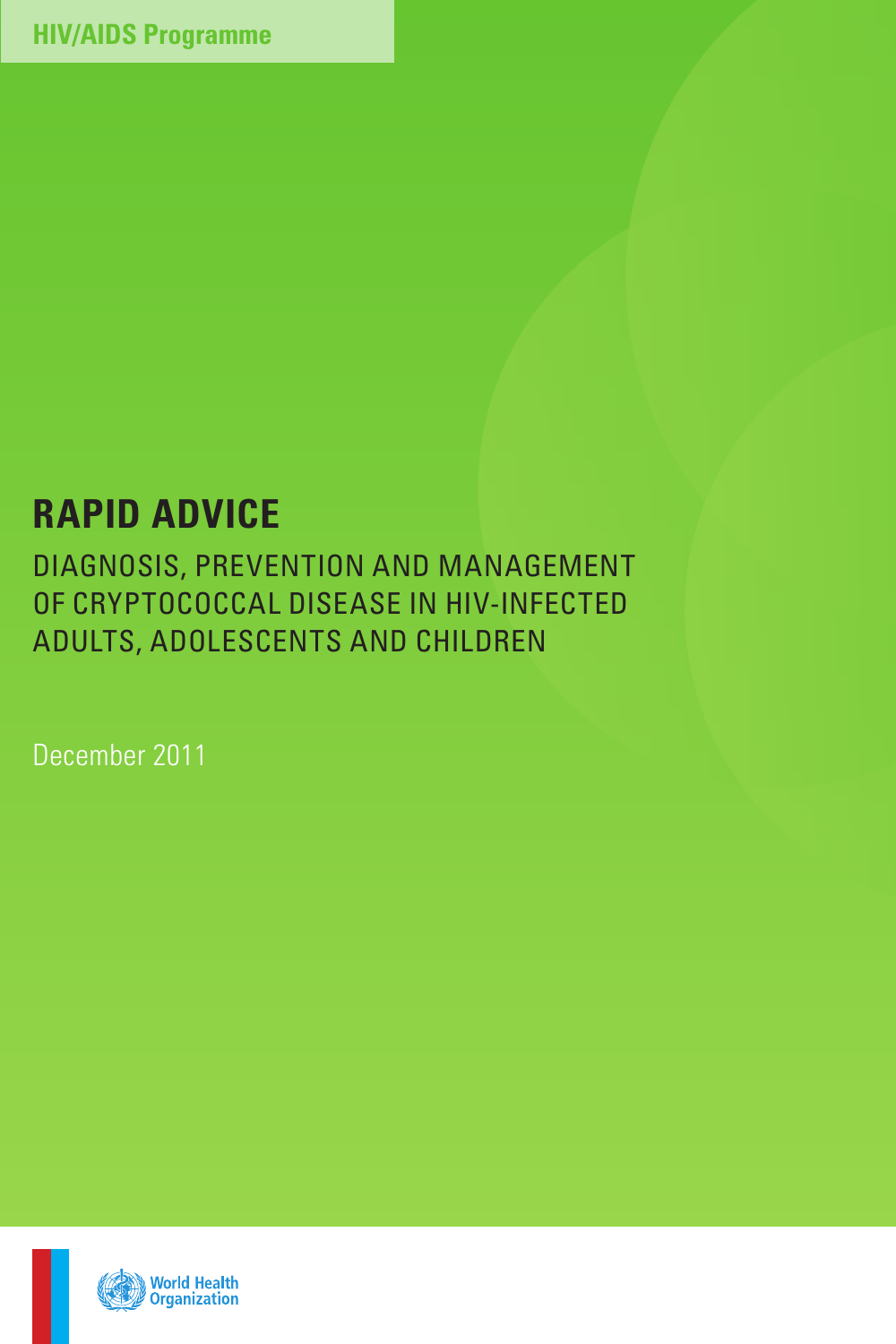WHO Library Cataloguing-in-Publication Data:

Rapid advice: diagnosis, prevention and management of cryptococcal disease in HIV-infected adults, adolescents and children.

1.HIV infections - complications. 2.HIV infections - diagnosis. 3.Anti-retroviral agents - administration and dosage. 3.AIDS-related opportunistic infections. 4.Meningitis, Cryptococcal - diagnosis. 5.Meningitis, Cryptococcal - prevention and control. 6.Adult. 7.Adolescent. 8.Child. 9.Developing countries. 10.Guidelines I.World Health Organization.

ISBN 978 92 4 150297 9 (NLM classification: WC 503.5)

## © World Health Organization 2011

All rights reserved. Publications of the World Health Organization are available on the WHO web site (www.who.int) or can be purchased from WHO Press, World Health Organization, 20 Avenue Appia, 1211 Geneva 27, Switzerland (tel.: +41 22 791 3264; fax: +41 22 791 4857; e-mail: bookorders@who.int).

Requests for permission to reproduce or translate WHO publications – whether for sale or for noncommercial distribution – should be addressed to WHO Press through the WHO web site (http://www.who.int/about/licensing/ copyright\_form/en/index.html).

The designations employed and the presentation of the material in this publication do not imply the expression of any opinion whatsoever on the part of the World Health Organization concerning the legal status of any country, territory, city or area or of its authorities, or concerning the delimitation of its frontiers or boundaries. Dotted lines on maps represent approximate border lines for which there may not yet be full agreement.

The mention of specific companies or of certain manufacturers' products does not imply that they are endorsed or recommended by the World Health Organization in preference to others of a similar nature that are not mentioned. Errors and omissions excepted, the names of proprietary products are distinguished by initial capital letters.

All reasonable precautions have been taken by the World Health Organization to verify the information contained in this publication. However, the published material is being distributed without warranty of any kind, either expressed or implied. The responsibility for the interpretation and use of the material lies with the reader. In no event shall the World Health Organization be liable for damages arising from its use.

Printed by the WHO Document Production Services, Geneva, Switzerland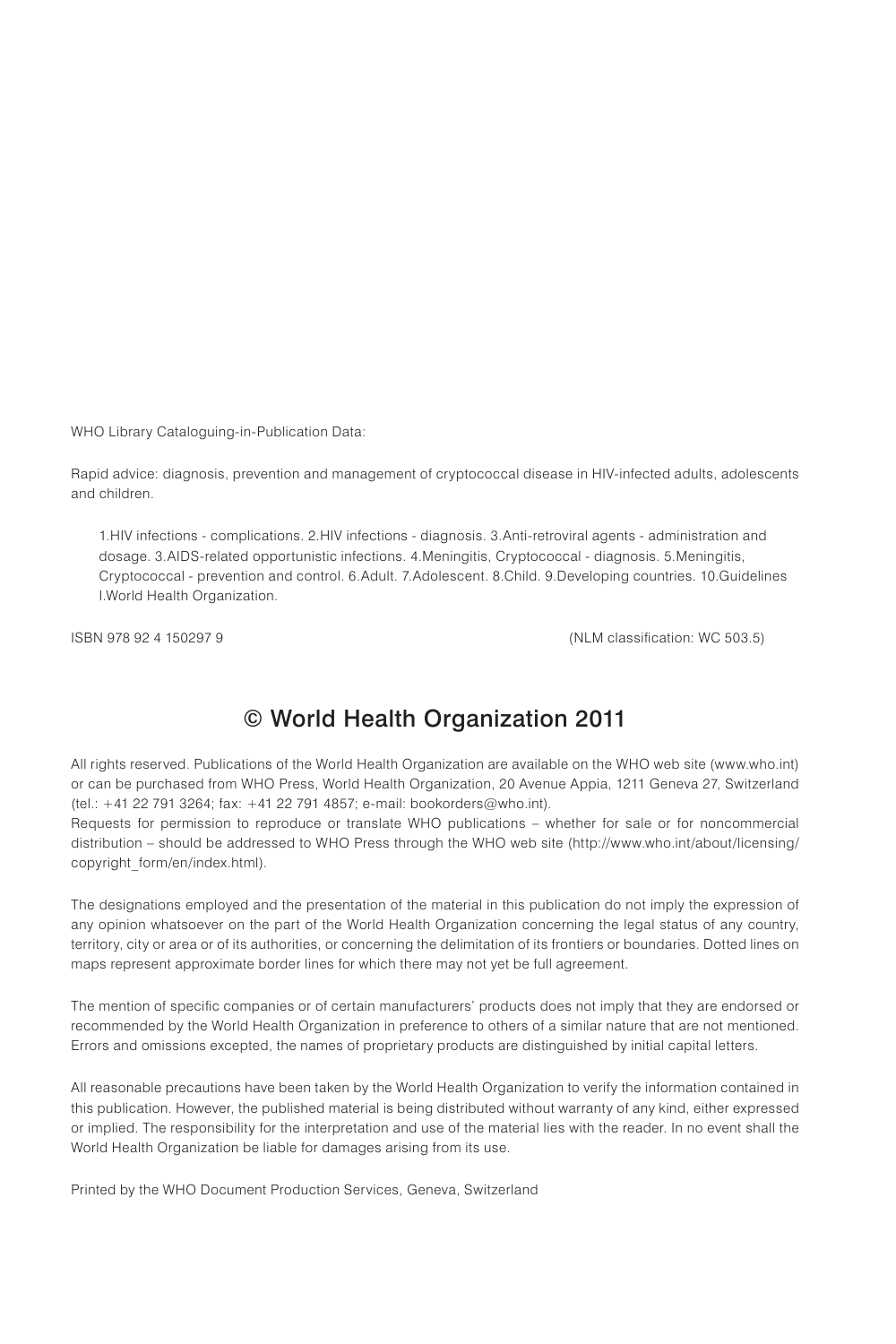# **Rapid Advice**

Diagnosis, Prevention and Management of Cryptococcal Disease in HIV-infected Adults, Adolescents and Children

**DECEMBER 2011**

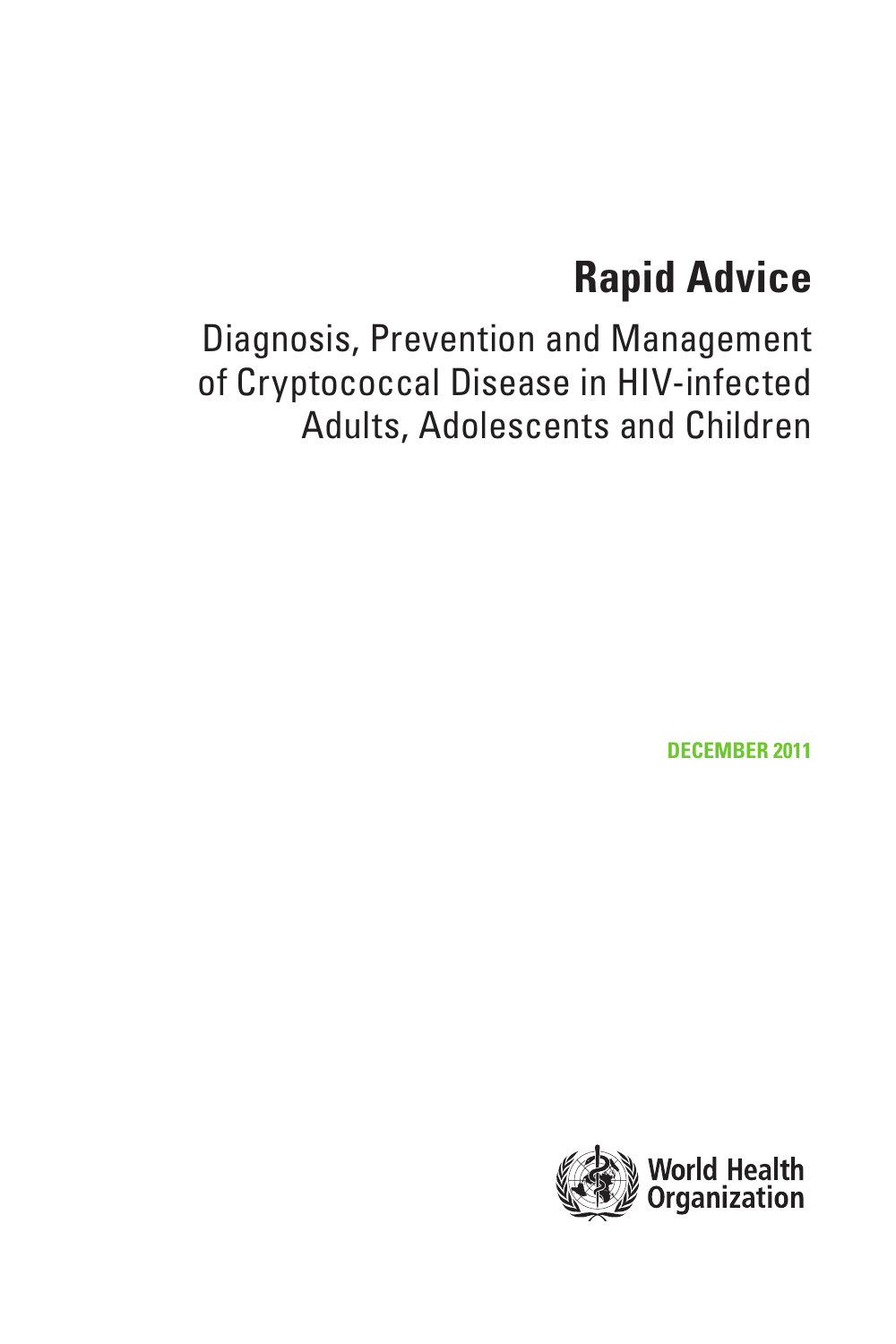## **Contents**

| Acronyms and abbreviations                              | 3              |
|---------------------------------------------------------|----------------|
| 1. Overview                                             | $\overline{4}$ |
| 1.1 Background and Executive Summary                    | 4              |
| 1.2 Objectives                                          | 6              |
| 1.3 Target audience                                     | 6              |
| 2. Recommendations at a glance                          | $\overline{7}$ |
| 3. The Guideline process                                | 9              |
| 3.1 Retrieving, summarizing and presenting the evidence | 9              |
| 3.2 Key principles                                      | 10             |
| 3.3 Consensus, external review and updating             | 11             |
| 3.4 Publication and timing                              | 12             |
| 4. Dissemination, adaptation, implementation            |                |
| and evaluation                                          | 13             |
| 5. Declarations of interest                             | 14             |
| 6. Collaboration with external partners                 | 15             |
| 7. Key recommendations                                  | 16             |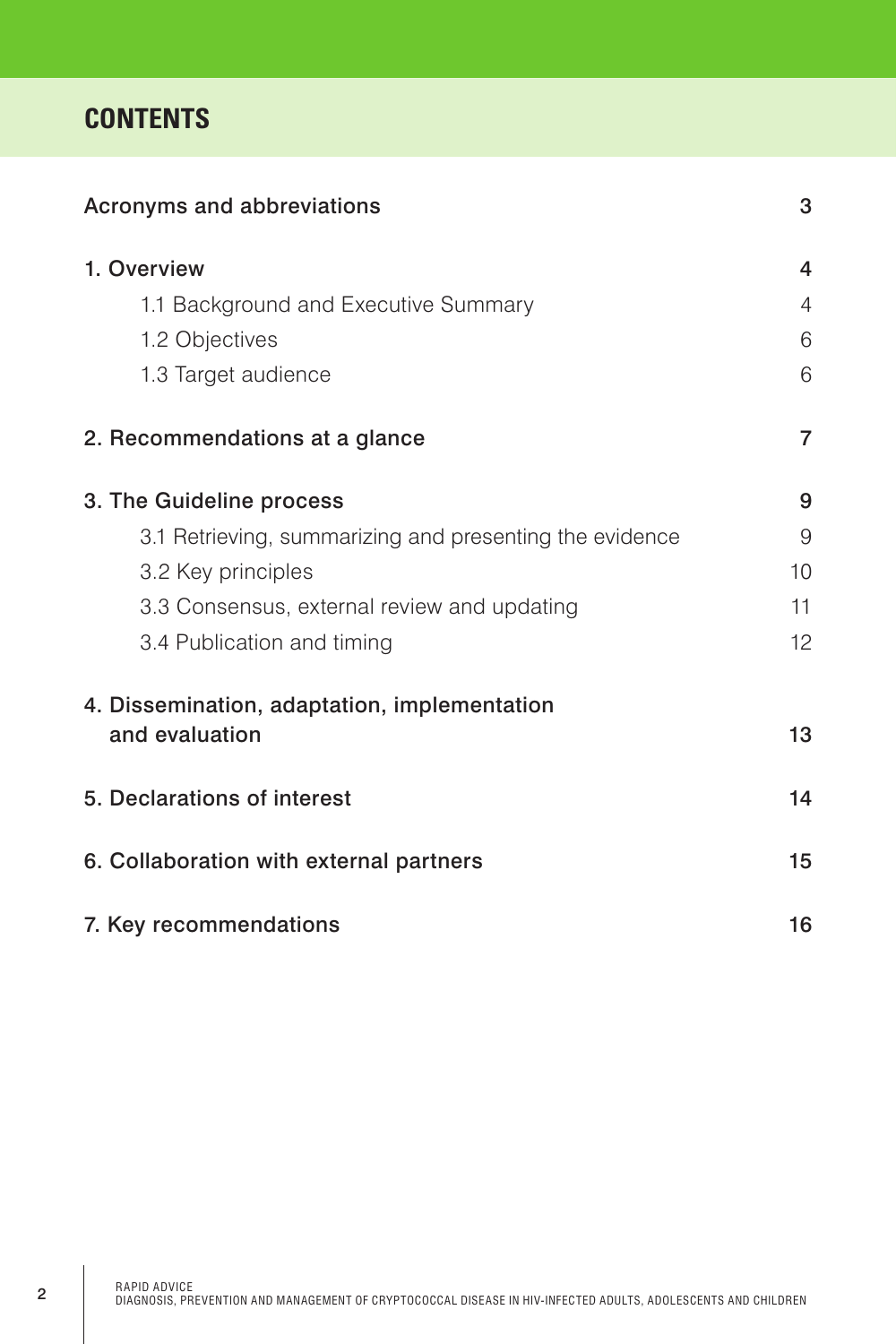## **Acronyms and abbreviations**

| <b>AIDS</b>    | acquired immune deficiency syndrome                                                                          |  |  |  |
|----------------|--------------------------------------------------------------------------------------------------------------|--|--|--|
| <b>ART</b>     | antiretroviral therapy                                                                                       |  |  |  |
| <b>ASSURED</b> | affordable, sensitive, specific, user-friendly, rapid, equipment-free,<br>and delivered to those who need it |  |  |  |
| <b>CDC</b>     | US Centers for Disease Control and Prevention                                                                |  |  |  |
| <b>CM</b>      | cryptococcal meningitis                                                                                      |  |  |  |
| <b>CNS</b>     | central nervous system                                                                                       |  |  |  |
| CrAg           | cryptococcal antigen                                                                                         |  |  |  |
| <b>CSF</b>     | cerebrospinal fluid                                                                                          |  |  |  |
| <b>EIA</b>     | enzyme immunoassay                                                                                           |  |  |  |
| <b>GPRM</b>    | Global Price Reporting Mechanism                                                                             |  |  |  |
| <b>GRADE</b>   | Grading of Recommendations Assessment, Development, and Evaluation                                           |  |  |  |
| HIV            | human immunodeficiency virus                                                                                 |  |  |  |
| <b>ICP</b>     | intracranial pressure                                                                                        |  |  |  |
| <b>IRIS</b>    | immune reconstitution inflammatory syndrome                                                                  |  |  |  |
| LA             | latex agglutination                                                                                          |  |  |  |
| <b>LFA</b>     | lateral flow assay                                                                                           |  |  |  |
| LP             | lumbar puncture                                                                                              |  |  |  |
| ΟI             | opportunistic infection                                                                                      |  |  |  |
| <b>PEPFAR</b>  | President's Emergency Plan for AIDS Relief                                                                   |  |  |  |
| <b>PICO</b>    | patient or population, intervention, comparison, outcome                                                     |  |  |  |
| <b>PITC</b>    | provider-initiated HIV testing and counselling                                                               |  |  |  |
| <b>PLHIV</b>   | people living with HIV                                                                                       |  |  |  |
| <b>POC</b>     | point-of-care                                                                                                |  |  |  |
| <b>POCT</b>    | point-of-care testing                                                                                        |  |  |  |
| <b>RCT</b>     | randomized, controlled trial                                                                                 |  |  |  |
| <b>RLS</b>     | resource-limited settings                                                                                    |  |  |  |
| тв             | tuberculosis                                                                                                 |  |  |  |
| <b>UCSF</b>    | University of California at San Francisco                                                                    |  |  |  |
| UN             | <b>United Nations</b>                                                                                        |  |  |  |
| <b>USAID</b>   | The US Agency for International Development                                                                  |  |  |  |
| <b>WHO</b>     | World Health Organization                                                                                    |  |  |  |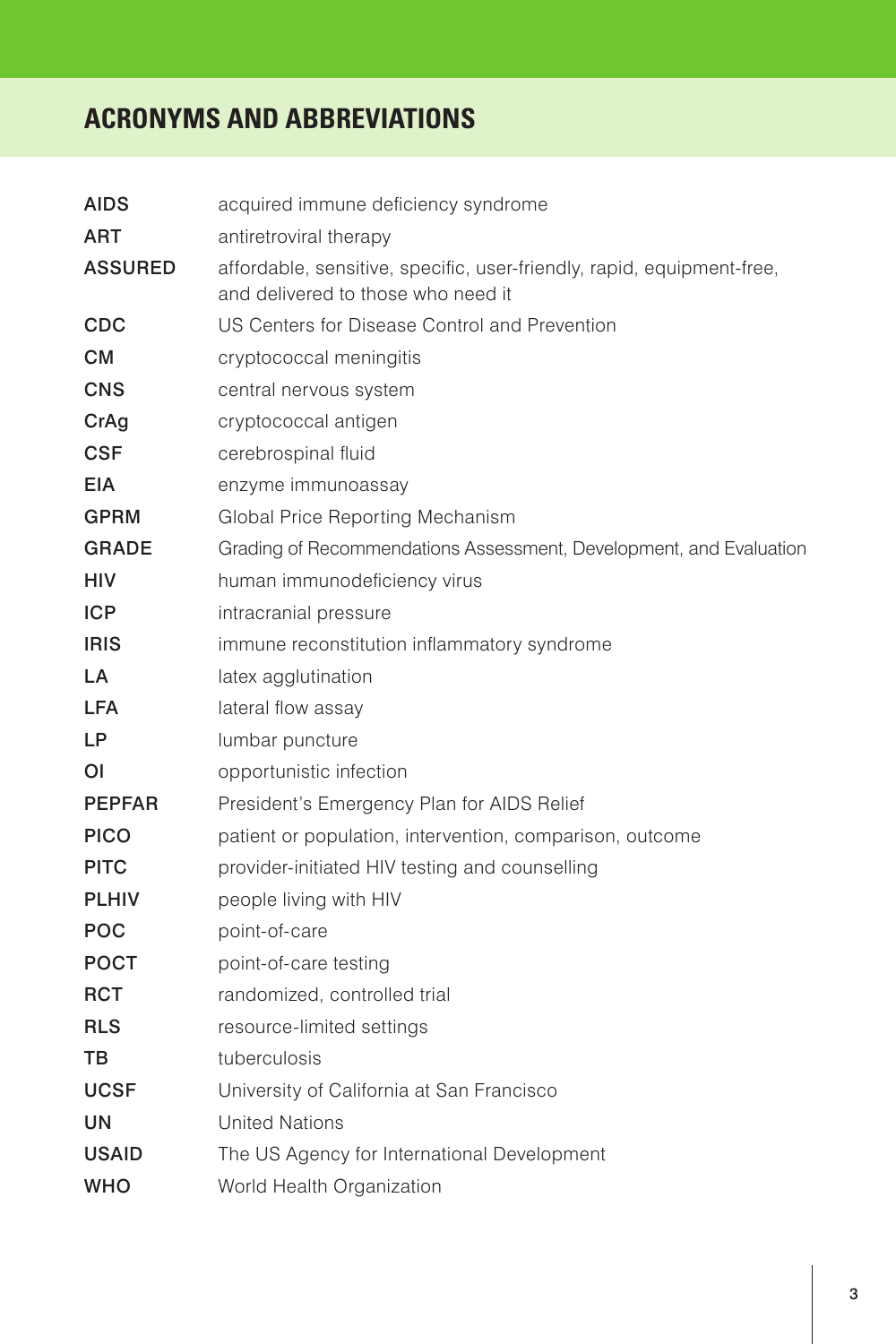## **1. Overview**

#### 1.1 Background and Executive Summary

Increasing access to antiretroviral therapy (ART) has transformed the prognosis of HIVinfected patients in resource-limited settings (RLS). However, treatment coverage remains relatively low, and HIV diagnosis occurs at a late stage. As a result, many patients continue to die of HIV-related opportunistic infections (OIs) in the weeks prior to, and months following initiation of ART. Cryptococcal disease is one of the most important OIs, and a major contributor to this early mortality<sup>1</sup>, accounting for between 13% and 44% of deaths in HIV-infected cohorts in resource-limited countries2. In sub-Saharan Africa alone, there are more than 500,000 deaths each year due to cryptococcal meningitis (CM), which may exceed those attributed to tuberculosis<sup>1</sup>.

The case fatality rate in patients with cryptococcal meningitis, the commonest presentation of HIV-related cryptococcal disease in adults, remains unacceptably high, particularly in sub-Saharan Africa, at between 35%-65%3. This compares with 10%-20% in most developed countries. The main reason for this is a delay in presentation with diagnosis only when meningitis is advanced and treatment is less effective, mainly as a result of limited access to lumbar puncture (LP) and rapid diagnostic assays. A further contributing factor is the poor availability and high cost of the first-line anti-fungal induction treatment – intravenous amphotericin B, and the ability to monitor and manage its treatment-limiting toxicities, as well as the frequent complication of raised intracranial pressure. A recent WHO review of national guidelines from RLS on management of cryptococcal disease also highlighted variations in recommendations for induction and consolidation regimens and doses, as well as gaps in guidance on important aspects of management, such as the optimal timing of ART initiation, the monitoring and management of amphotericin B toxicity, and the frequent complication of raised intracranial pressure<sup>4</sup>. An approach leading to earlier diagnosis, and improved treatment of cryptococcal disease and its complications, therefore, is urgently needed to reduce the incidence and associated high mortality in RLS.

<sup>1</sup> Park BJ et al. Estimation of the current global burden of cryptococcal meningitis among persons living with HIV/AIDS. AIDS 2009;23 (4):525-30.

<sup>2</sup> French N, et al. Cryptococcal infection in a cohort of HIV-I infected Ugandan adults. AIDS 2002; 16(7):1031-8; Okongo M, et al. Causes of death in a rural, population-based human immunodeficiency virus type 1 (HIV-1) natural history cohort in Uganda. Int J Epidemiol 1998;27: 698-702; Churchyard GJ, et al. Factors associated with an increased casefatality rate in HIV-infected and non-infected South African gold miners with pulmonary tuberculosis. Int J Tuberc Lung Dis 2000:4:705-712.

<sup>3</sup> Lessells RJ, et al. Poor long-term outcomes for cryptococcal meningitis in rural South Africa. S Afr Med J. 2011; 101(4): 251-2; Bicanic T, et al. Fungal burden, early fungicidal activity, and outcome in cryptococcal meningitis in antiretroviralnaive or antiretroviral-experienced patients treated with amphotericin B or fluconazole. Clin Infect Dis 2007; 45:76-80; Kambugu A, et al. Outcomes of cryptococcal meningitis in Uganda before and after the availability of highly active antiretroviral therapy. Clin Infect Dis 2008; 1694-701.

<sup>4</sup> Gavriilidis G, et al. Cryptococcal Meningitis (CM): Review of Induction Treatment Guidance in Resource-Limited Settings (RLS). ICASA December 2011, Addis Ababa. (TUAB0505)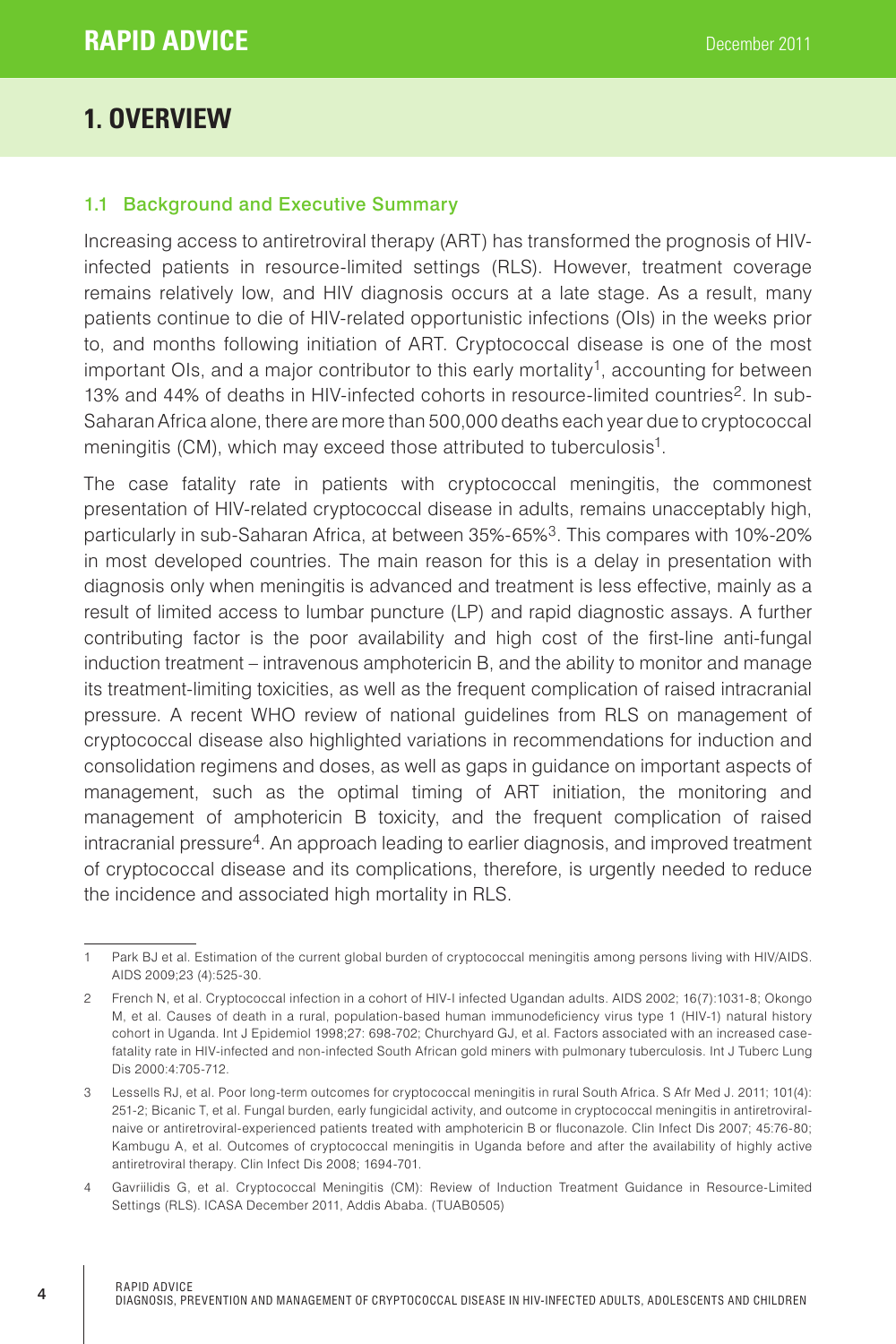During 2011, the WHO Department of HIV/AIDS in collaboration with the Department of Maternal, Child and Adolescent Health has worked to develop recommendations on diagnosis, prevention and management of cryptococcal disease in adults, adolescents and children<sup>5</sup>. The evidence to support these recommendations has been assembled through a series of coordinated activities to review and synthesize existing and emerging evidence using systematic reviews, GRADE<sup>6</sup> profile preparation and analysis, evaluation of recommendations in current national guidelines, survey of costs of diagnostics and drugs, and a country-level feasibility assessment.

The key recommendations contained here are released as Rapid Advice because several countries are in the process of updating their national guidelines for HIV care and OI management. There is also important new evidence in the diagnosis and management of cryptococcal disease of relevance to RLS, that needs to be incorporated into guidance, including:

- i. a new point-of-care (POC) assay for detection of cryptococcal antigen lateral flow assay (LFA) for use in diagnosis and screening of infection;
- ii. data about the use and cost-effectiveness of cryptococcal antigen screening prior to ART initiation, to identify persons for targeted pre-emptive fluconazole therapy and prevention of disease;
- iii. recent clinical trial data on the most effective first-line treatments for cryptococcal meningitis, and experience supporting the value of a more affordable and available high-dose oral therapy regimen;
- iv. evidence that a simplified protocol of pre-hydration and electrolyte replacement before administering amphotericin B substantially reduces associated toxicities.

This Rapid Advice focuses on six key areas out of the ten planned for the full Guideline:-

- • Diagnosis of cryptococcal disease
- Screening and prevention of cryptococcal disease
- Induction, consolidation and maintenance antifungal treatments
- Prevention, monitoring and management of drug toxicities
- Timing of ART initiation
- • Timing of discontinuation of fluconazole maintenance treatment (secondary prophylaxis).

The recommendations encourage earlier diagnosis using rapid cryptococcal antigen (CrAg) assays, consideration of CrAg screening and pre-emptive therapy in high-

<sup>5</sup> WHO definition of adolescent (10 to 19 years) and children (up to 10 years)

<sup>6</sup> http://www.gradeworkinggroup.org/index.htm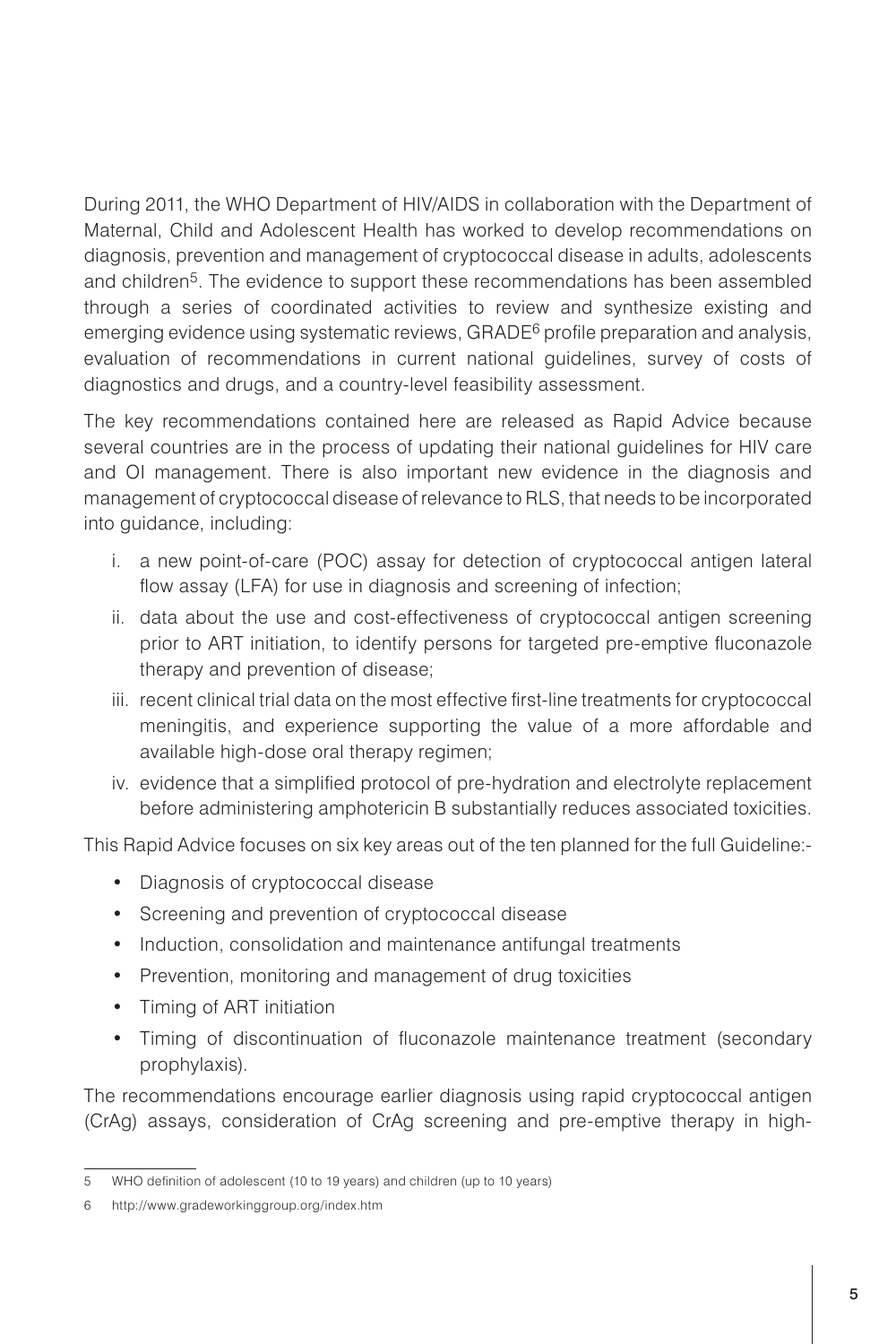burden cryptococcal populations, early treatment with amphotericin B-based regimens and a minimum package of toxicity prevention, monitoring and management, and guidance on timing of ART initiation, and discontinuation of azole maintenance treatment.

### 1.2 Objectives

- To provide both a summary of the key evidence and its assessment using the GRADE process, and recommendations on the prevention, diagnosis and management of cryptococcal disease in HIV-infected adults, adolescents (10-19 years) and children (up to 10 years), with a focus on settings with limited health systems capacity and resources, and a high burden of cryptococcal disease.
- To outline standards for high quality care of persons living with HIV infection (PLHIV) and patients with cryptococcal disease, by providing evidence-based recommendations that consider the risks and benefits, acceptability, feasibility, cost and other resource implications.
- To identify gaps and prioritize areas where further clinical and operational research are required.

#### 1.3 Target audience

The recommendations are aimed at policy makers, national treatment advisory boards, and HIV programme managers, as well as health-care professionals providing care for HIV-infected adults, adolescents, and children in both outpatient and inpatient settings. In addition, these recommendations are intended for partners supporting implementation of HIV care and treatment services, and organizations providing technical and financial support to HIV care and treatment programmes in resourcelimited settings.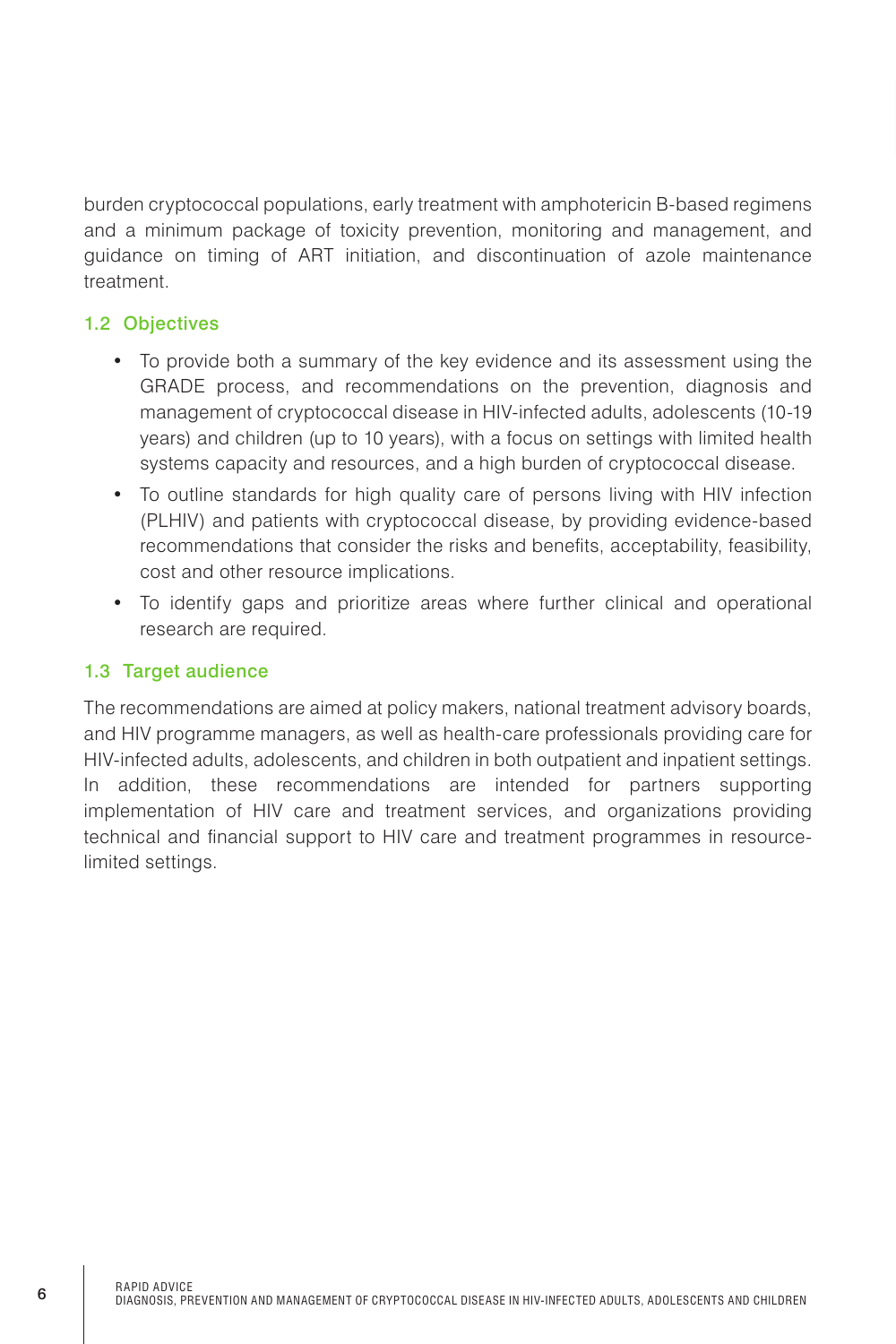## **2. Recommendations at a glance**

The recommendations contained in this Rapid Advice on diagnosis, prevention and management of cryptococcal disease (meningeal and non-meningeal) in adults, adolescents, and children are based on several guiding principles:

- Early diagnosis is key to improving mortality due to cryptococcal disease. Health care professionals need to have a low threshold for suspecting cryptococcal meningitis. Countries should prioritise reliable access to rapid diagnostic CrAg assays, either latex agglutination (LA) or lateral flow assay (LFA) for use in cerebrospinal fluid (CSF) and serum or plasma.
- Early ART initiation is the most important and cost-effective preventive strategy to reduce the incidence and high mortality associated with cryptococcal meningitis. Patients should ideally initiate ART at a CD4 count of 350 cells/mm3, and definitely before a decline in the CD4 cell count to less than 200 cells/mm3, or development of WHO stage 3 or 4 disease.
- • To promote the use of optimal antifungal treatment regimens and approaches that improve survival, clinical and neurological outcomes, and rapid fungal clearance, while minimising drug related toxicities.
- • Prompt referral for HIV testing and care should be undertaken as soon as appropriate following diagnosis of cryptococcal disease, to facilitate early HIV diagnosis, uptake of ART and retention in care.

## The major recommendations for the six key areas covered in this Rapid Advice

## I. Diagnosis of cryptococcal disease (see page 16)

• Prompt LP with measurement of CSF opening pressure and rapid CSF CrAg assay (either LA or LFA) or rapid serum CrAg (either LA or LFA) is the preferred diagnostic approach. Alternative recommended diagnostic approaches will depend on programmatic considerations (see page 16).

## II. Prevention of cryptococcal disease (primary prophylaxis) (see page 18)

- The routine use of antifungal primary prophylaxis for cryptococcal disease in HIV-infected adults, adolescents and children with a CD4 count less than 100 cells/mm3, and who are CrAg-negative or where CrAg status is unknown, is not recommended prior to ART initiation, unless a prolonged delay in ART initiation is likely.
- Routine serum or plasma CrAg screening in ART-naïve adults (but not adolescents or children), followed by pre-emptive anti-fungal therapy if CrAgpositive may be considered prior to ART initiation in patients with a CD4 count less than 100 cells/mm3, and where this population also has a high prevalence of cryptococcal antigenaemia.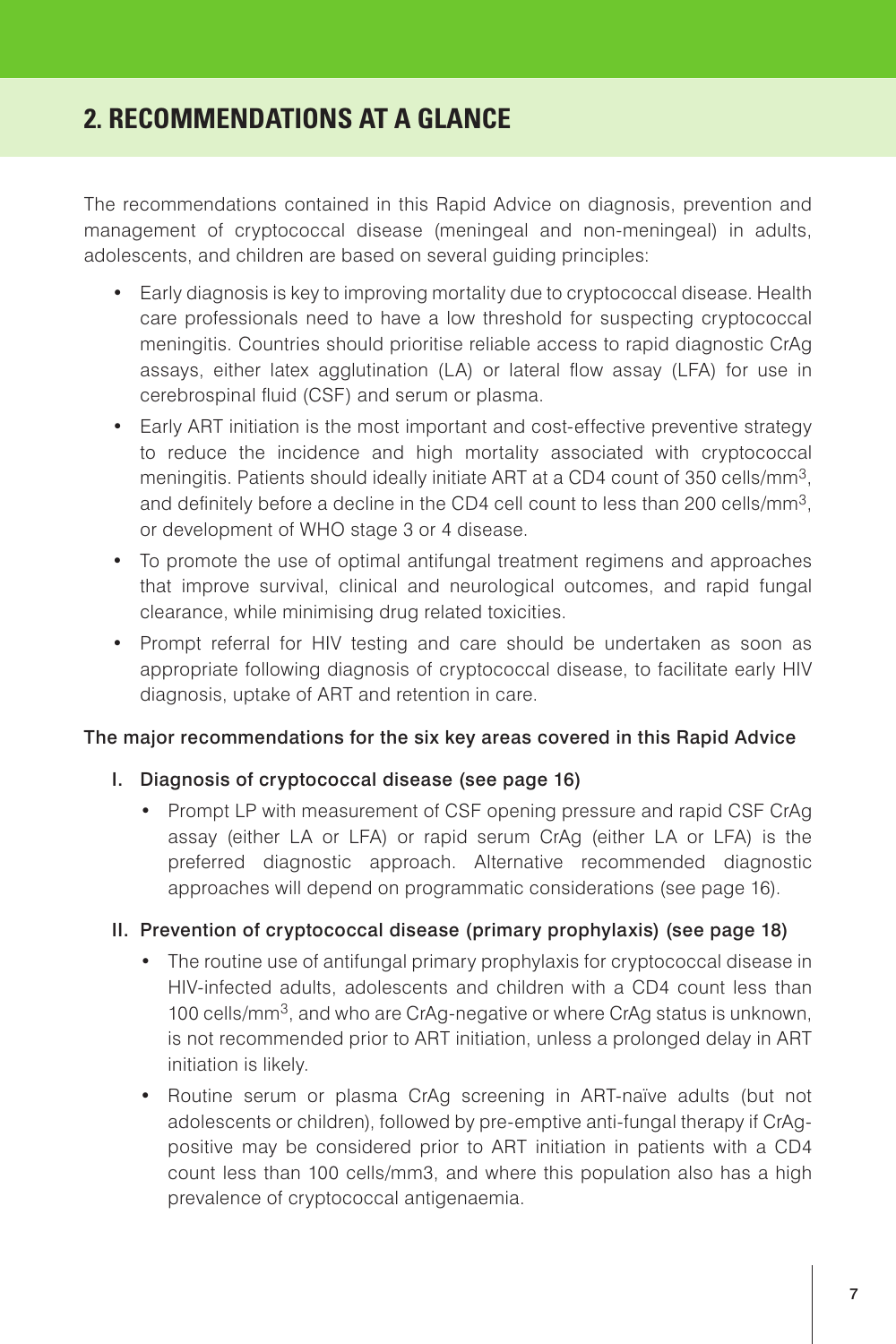### III. Induction, consolidation and maintenance treatment regimens (see page 21)

- For the two-week induction treatment phase, a regimen containing amphotericin B combined with flucytosine or fluconazole is the recommended option.
- In settings where amphotericin B is not available, regimens containing fluconazole combined with flucytosine, or high-dose fluconazole monotherapy are alternative options.
- For the eight-week consolidation treatment phase, a regimen containing oral fluconazole is the recommended option.
- For the maintenance treatment phase, a regimen containing oral fluconazole is the recommended option.

## IV. Prevention, monitoring and management of amphotericin B toxicity (see page 26)

• In HIV-infected patients receiving amphotericin B-containing induction treatment regimens, a minimal package of toxicity prevention, monitoring and management is recommended to minimize the serious amphotericin B-related toxicities of hypokalaemia and nephrotoxicity.

## V. Timing of ART initiation (see page 28)

• In HIV-infected patients with a recent diagnosis of cryptococcal meningitis, ART initiation should be deferred until there is evidence of a sustained clinical response to anti-fungal therapy, and after 2-4 weeks of induction and consolidation treatment with amphotericin B-containing regimens combined with flucytosine or fluconazole, or after 4-6 weeks of treatment with a highdose oral fluconazole induction and consolidation regimen.

## VI. Discontinuation of treatment maintenance (secondary prophylaxis) (see page 30)

- In HIV-infected adults, adolescents and children above two years of age with successfully treated cryptococcal disease, discontinuation of anti-fungal maintenance treatment is recommended when patients are stable and adherent to ART and anti-fungal maintenance therapy for at least one year and show evidence of immune reconstitution.
- In children aged less than two years with successfully treated cryptococcal disease, anti-fungal maintenance treatment should NOT be discontinued.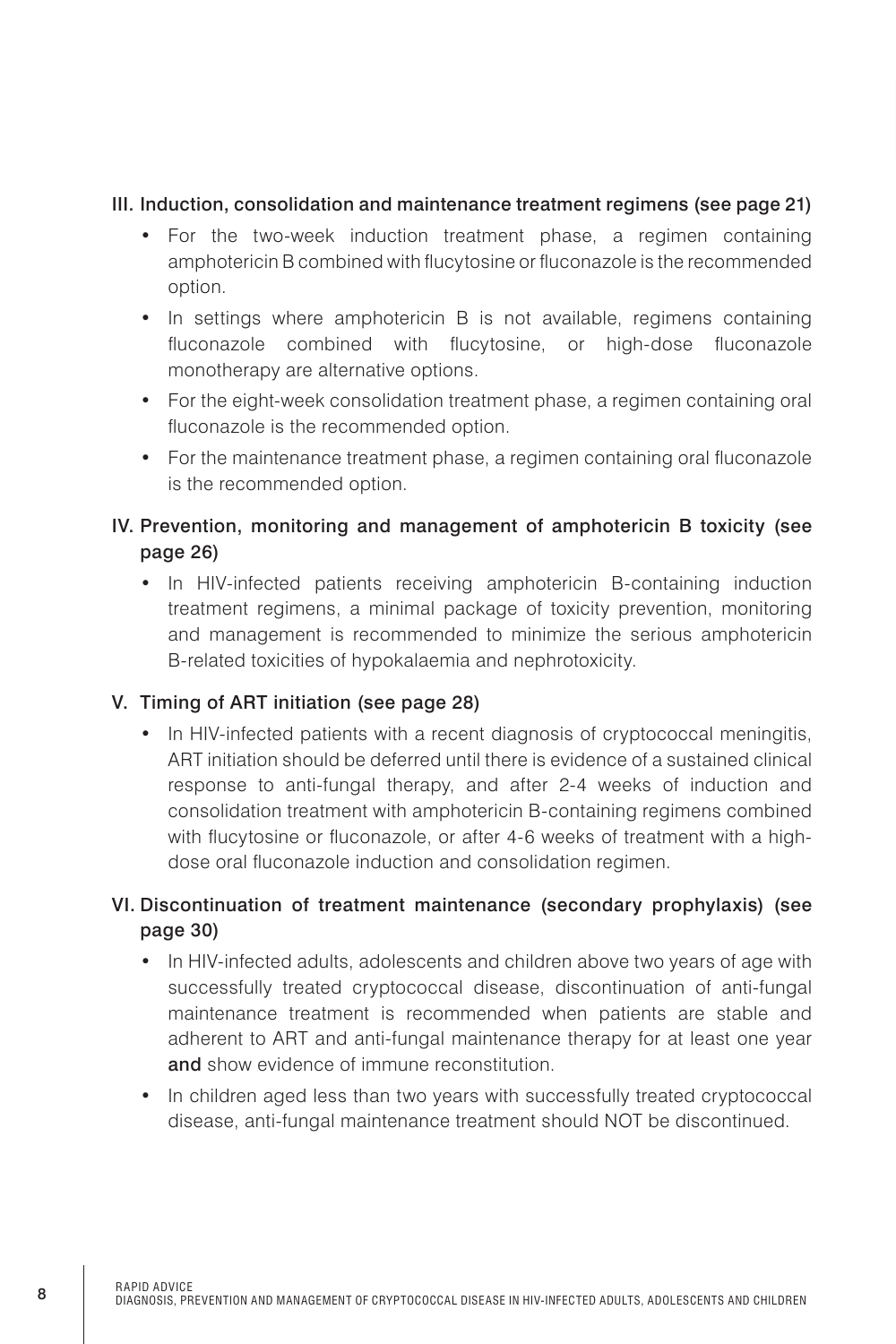## **3. The Guideline process**

#### 3.1 Retrieving, summarizing and presenting the evidence

- 1. The PICO7 questions to be considered were agreed upon by the internal WHO Cryptococcal Guideline Working Group in consultation with an expert group in February 2011, and finalised in April 2011. A series of activities then were undertaken to prepare for the July 2011 Guideline Development Group meeting:
- 2. Evidence profiles based on the GRADE methodology<sup>6</sup> were prepared for the six PICO questions that are contained in the rapid advice. All relate to HIV-infected adults, adolescents and children in RLS:
	- I. **Diagnosis:** What is the optimal assay or combination of assays for the diagnosis of cryptococcal meningitis and non-meningeal cryptococcal disease, and to screen for cryptococcal infection?
	- II. Primary prevention: What is the most effective (and cost-effective) strategy for the prevention of cryptococcal disease?
	- III. **Treatment:** What are the most effective induction, consolidation and maintenance treatments of cryptococcal meningitis and non-meningeal cryptococcal disease?
	- IV. Toxicity prevention, monitoring, and management:
		- i. What is the most appropriate approach to prevent and manage key drug toxicities?
		- ii. What is the most appropriate type and frequency of toxicity monitoring of patients on initial treatment regimens for cryptococcal disease?
	- V. Timing of ART initiation: When is the optimal time to initiate ART after initial treatment of cryptococcal meningitis and non-meningeal cryptococcal disease?
	- VI. Discontinuation of maintenance treatment (secondary prophylaxis): What is the optimal timing for discontinuing secondary azole prophylaxis for preventing relapse?

#### The final Guideline will cover the following additional PICO questions:

VII.What is the most appropriate type (routine or targeted) and frequency of monitoring to assess treatment response in patients on initial treatment regimens for cryptococcal disease?

<sup>7</sup> PICO is an acronym that describes the elements of a well-formed clinical question. The structure includes: "P" for the patient or population; "I" for the intervention of interest; "C" for comparison; and "O" for outcome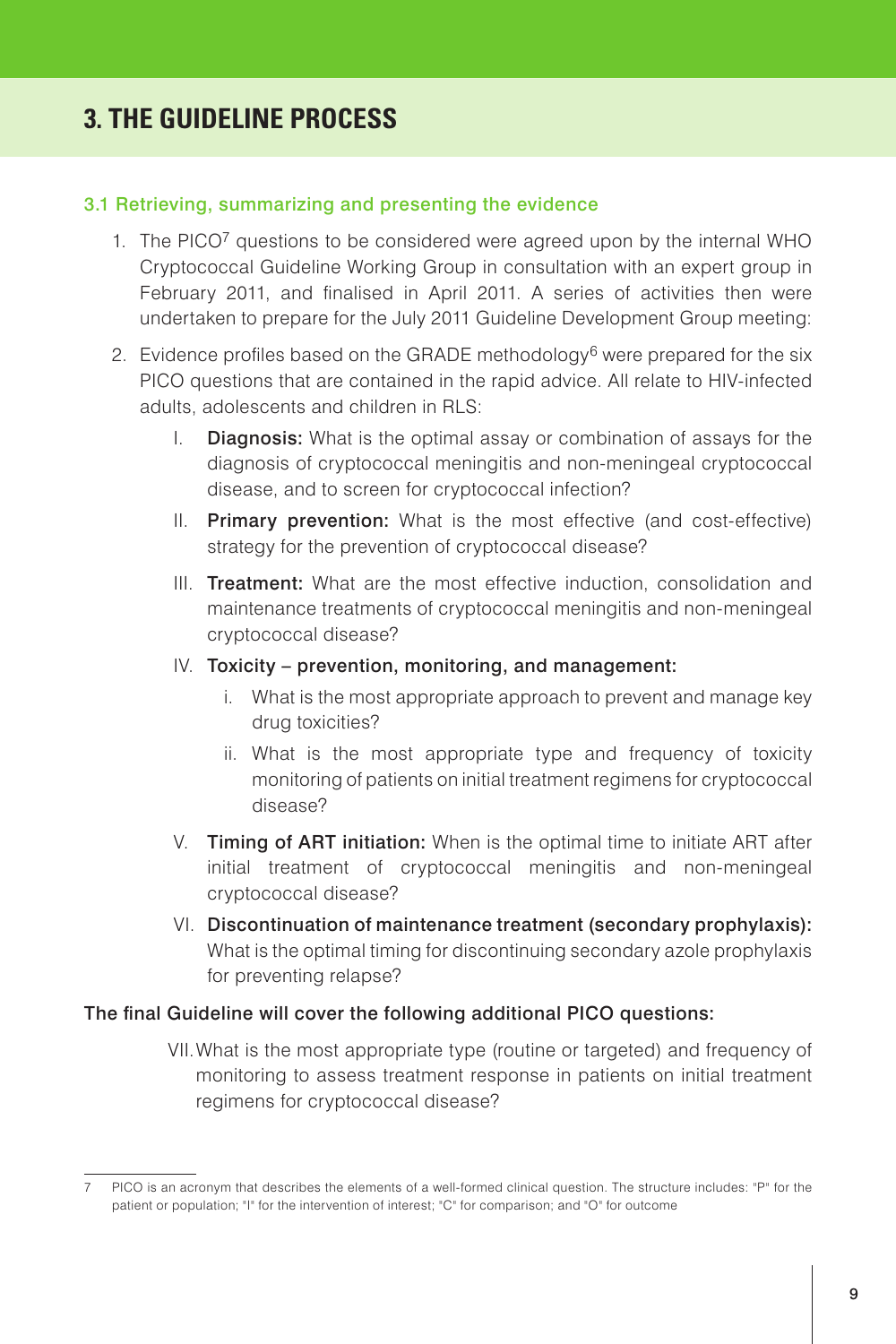- VIII. What is the optimal approach to diagnosis and management of microbiological treatment failure or relapse in cryptococcal disease?
- IX. What is the optimal management of the complications of raised intracranial pressure (ICP) and cryptococcoma in cryptococcal meningitis?
- X. What is the optimal management of cryptococcal meningitis immune reconstitution inflammatory syndrome (IRIS)?
- 3. Based on the PICO questions, systematic reviews of the peer-reviewed literature and conference abstracts were conducted through a collaborative effort between WHO and the University of California at San Francisco (UCSF), using the HIV/AIDS Cochrane Collaborative Review Group search strategy.
- 4. A review was undertaken to study and compare current recommendations on management of cryptococcal disease in guidelines from 31 countries in RLS.
- 5. A country-level feasibility assessment was undertaken through a semi-structured telephone interview with 30 health care providers in 16 countries across Africa, Asia and Latin America to determine current availability of diagnostic tests and cryptococcal drugs, and barriers to access.
- 6. Costing information for the key cryptococcal drugs (amphotericin B, liposomal amphotericin, fluconazole and flucytosine) in different countries was prepared from pricing information contained in key databases<sup>8</sup>. Cost implications of the proposed recommendations were presented and discussed at the Guidelines Development meeting.
- 7. A report was produced on drug interactions between fluconazole, amphotericin B, and flucytosine, with antiretroviral drugs and anti-tuberculosis (TB) drugs.
- 8. Consultations were conducted with two organizations that had experience with drug donation programmes, and the findings summarized.

The GRADE evidence profiles, and the full set of supporting documentation is accessible from the Cryptococcal Guideline Working Group website9, and will be included and referenced in the full Guideline.

## 3.2 Key principles

The Guideline Development Group meeting on *Diagnosis, Prevention and Management of Cryptococcal disease in HIV-infected adults, adolescents and children* was held in Geneva from July 21-22, 2011.

<sup>8</sup> Global Price Reporting Mechanism (GPRM) (http://apps.who.int/hiv/amds/en/ and http://apps.who.int/hiv/omds/opic/) and International Drug Price Indicator (http://arc.msh.org/priceguide)

<sup>9</sup> http://cryptococcus.pbworks.com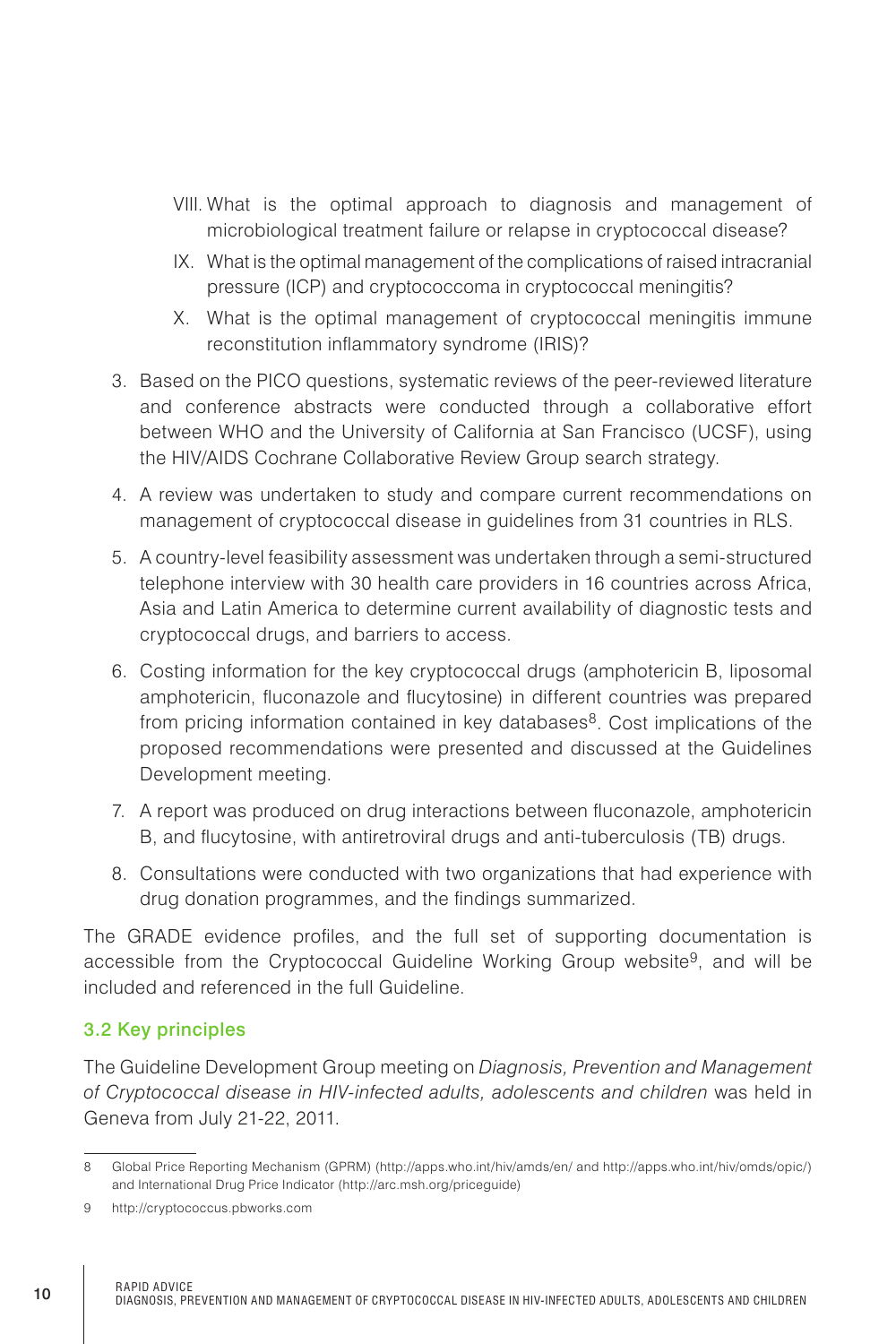In considering the evidence and before making its recommendations, the Guideline Development Group discussed and agreed upon a set of principles that should be used by national advisory bodies in developing national treatment recommendations for cryptococcal disease. The key consideration was that the proposed interventions should secure the greatest likelihood of survival and quality of life for the greatest number of PLHIV.

The key principles guiding the development of these recommendations were as follows:

- to prioritize the best options for diagnosis, prevention and treatment of cryptococcal disease, and propose alternatives if the best option was not available;
- to be both realistic and aspirational, recognizing the need for progressive implementation of the recommendations of these guidelines;
- to be clear when high-quality evidence supports a strong recommendation:
- to be clear when low-quality evidence or an uncertain balance between risks and benefit supports a conditional recommendation.

## 3.3 Consensus, external review and updating

The Guideline Development Group meeting reviewed evidence around the six key PICO questions in different sessions. Each of the sessions included presentations on the GRADE analyses or other evidence, cost implications, and proposed recommendations.

Risk-benefit analysis tables were compiled for each question, covering the following domains:

- recommendations
- • quality and grade of evidence for the outcomes deemed critical
- benefits and risks
- • values and preferences
- • costs and feasibility
- • areas for advocacy
- research gaps

The proposed recommendations were reviewed and existing recommendations refined taking into consideration the quality of evidence and these other factors. If outcomes of the GRADE analyses were inconclusive, other factors as listed above were taken into consideration in making a recommendation.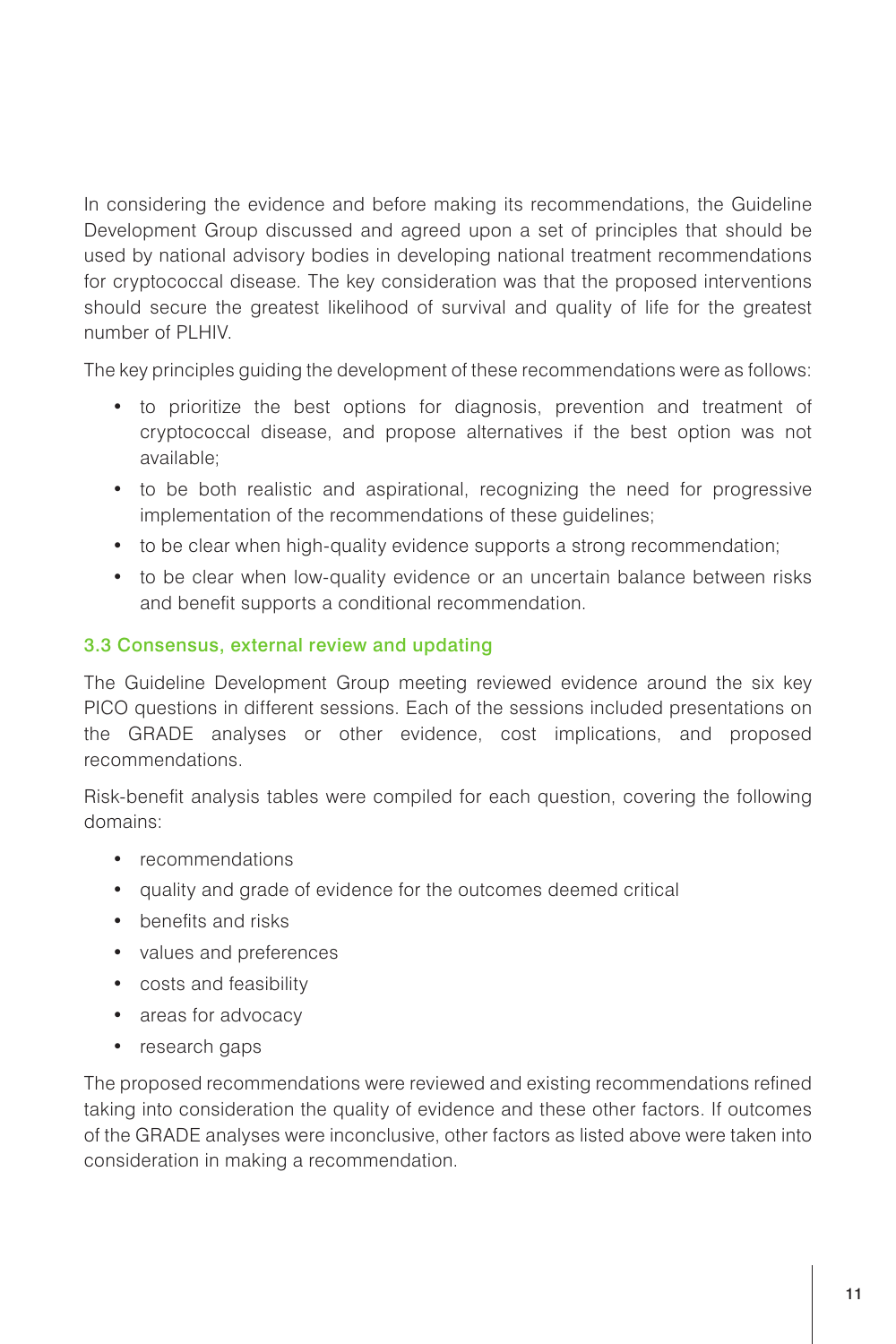Discussions were held in plenary sessions with all members present. Consensus was sought on each recommendation, and the ranking of both the strength of each recommendation, and the quality of evidence, as outlined below. Disagreements were debated during plenary and group sessions.

A Strong recommendation: the Guideline Development Group was confident that the desirable effects of the recommendation would outweigh any undesirable effects and that most individuals should receive the intervention.

A **Conditional recommendation:** the Guideline Development Group concluded that the desirable effects of the recommendation probably outweighed any undesirable effects, but the Guideline Development Group was not confident about these trade offs.

The quality of evidence describes the 'extent to which one can be confident that an estimate of effect or association is correct'. For the purposes of the GRADE process, evidence is categorized as high, moderate, low or very low. Low, or very low quality of evidence does not necessarily imply that the studies were conducted poorly, but that the data were not perhaps optimal for developing this recommendation.

The key recommendations, and risk-benefit tables with factors that were considered in making the recommendation, were sent to 20 independent peer reviewers. Each was asked to provide written feedback on whether they agreed with the recommendation or not, and whether there were any other key points that needed to be addressed. With representation from different regions, countries and perspectives, the peer-review process confirmed overall strong support for the proposed recommendations. Suggestions and comments were received from peer review, and the draft recommendations and risk benefit tables were reviewed and finalized.

The summary recommendations were finalized and approved by the WHO Guideline Review Committee in November 2011.

#### 3.4 Publication and timing

This *Rapid Advice for Diagnosis, Prevention and Management of Cryptococcal disease in HIV-infected Adults, Adolescents and Children* will be posted online, with a limited print edition in English. However, requests from WHO Regional Offices for translation into other languages can be supported from WHO Headquarters.

It is expected that a draft of the full Guideline will be available in February 2012 for final clearance, with publication and dissemination anticipated in March 2012. The full guideline document will be reviewed again in 2015, unless significant new evidence warrants an earlier review process.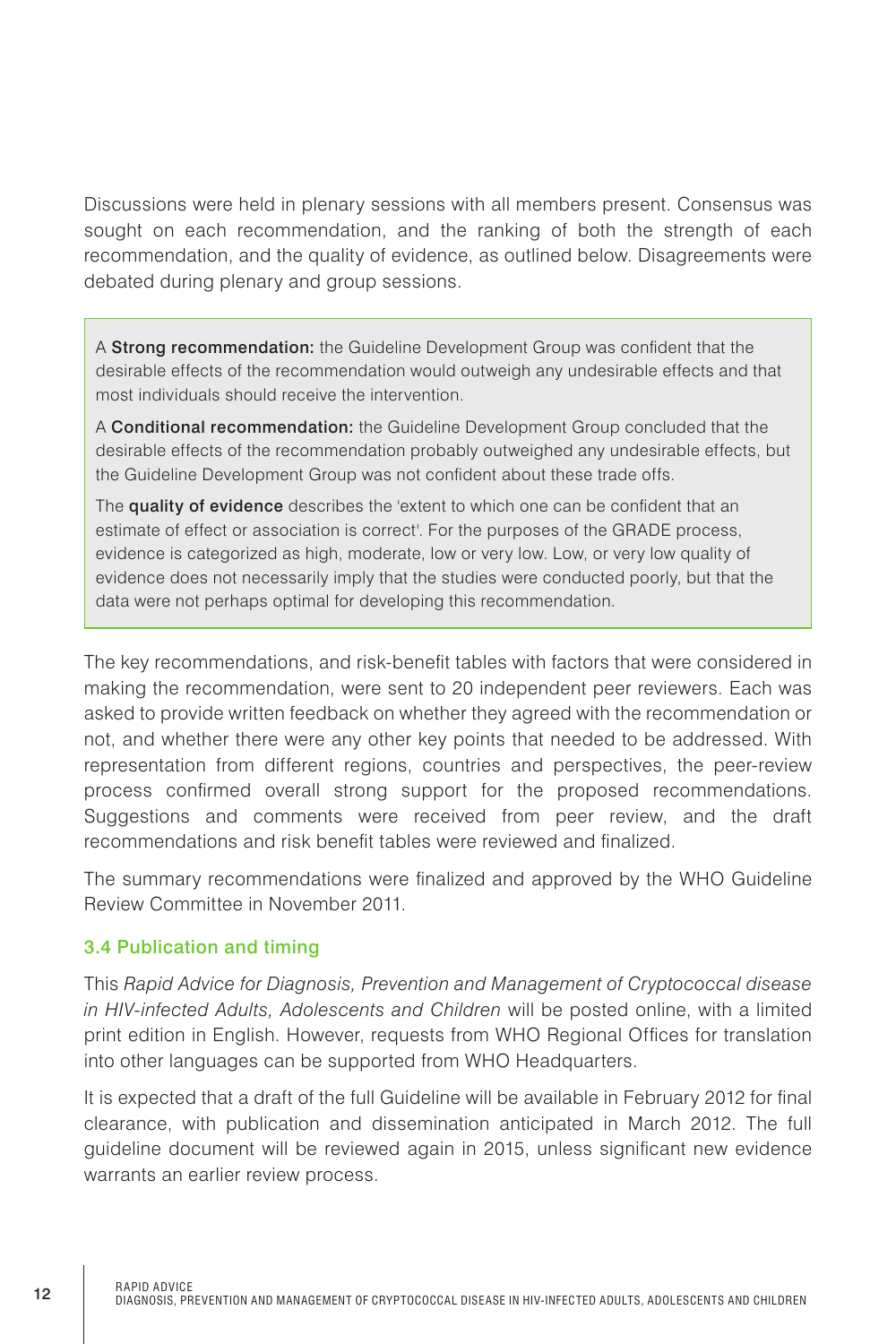## **4. Dissemination, adaptation, implementation and evaluation**

WHO will work closely with WHO Regional and Country Offices, UN and other implementing partners to plan for rapid dissemination, adaptation and implementation of the new recommendations. Much experience has been obtained from previous Guideline publications, and active support for Guideline revision at country-level is needed. Key steps in the dissemination include:

- Release of the Rapid Advice.
- Production and publication of the full Guideline, with translation into other languages.
- • Rapid development of adaptation tools to assist countries prioritise limited resources to facilitate full implementation over time.
- • Briefings and joint planning for dissemination with international and national implementing partners.
- Regional conferences and workshops, to support country adaptation.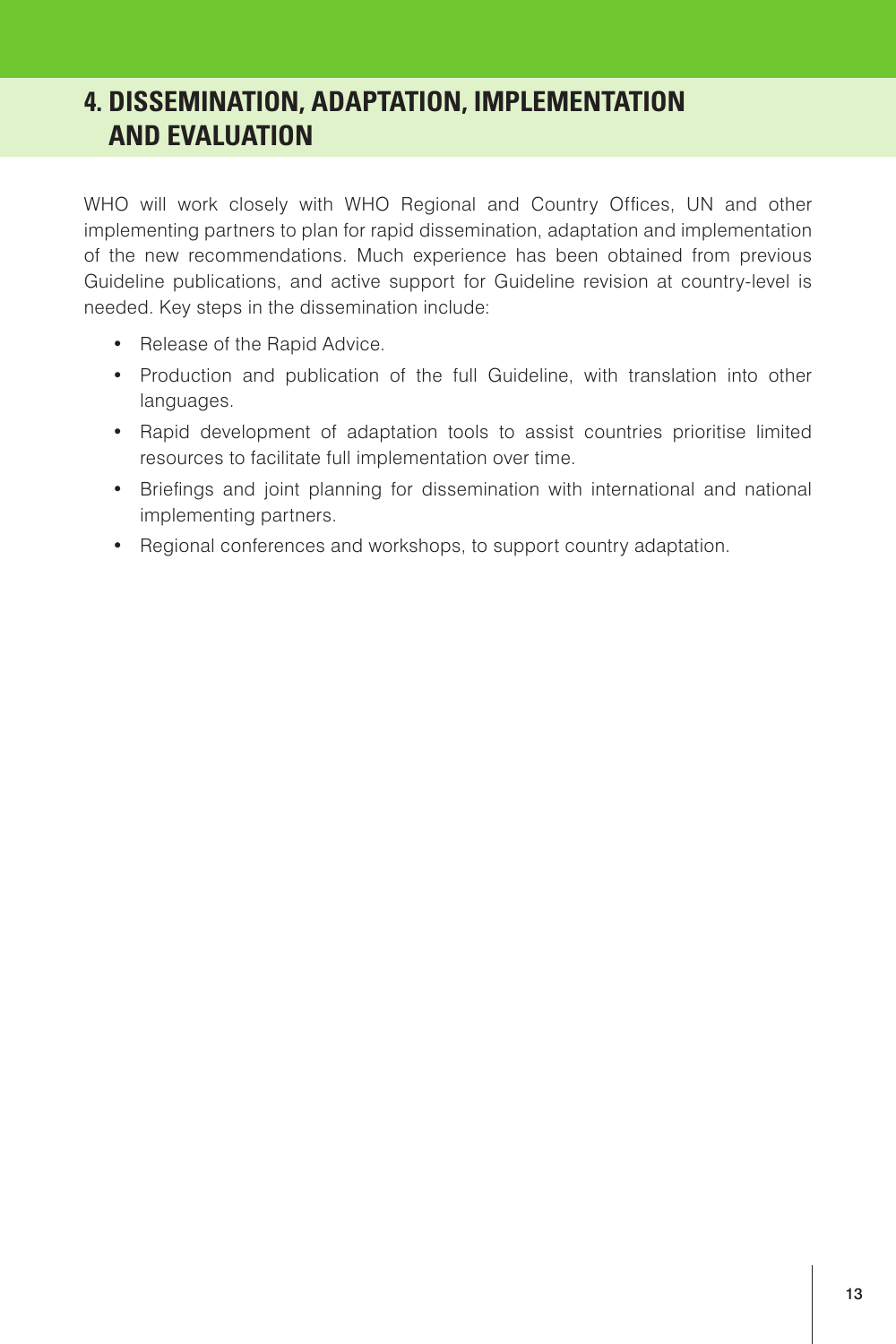## **5. Declarations of interest**

Declaration of interest forms were collected from every member of the Guideline Development Group and peer reviewers. The WHO Secretariat considered that there were no declarations that represented a conflict of interest. Technical information was provided by Sean Bauman, Chief Executive of IMMY diagnostics, on the CrAg Lateral Flow Assay for cryptococcal antigen by way of a short presentation followed by questions from the Guideline Development Group. He was not present for any other part of the meeting, and was not involved in the decision-making process.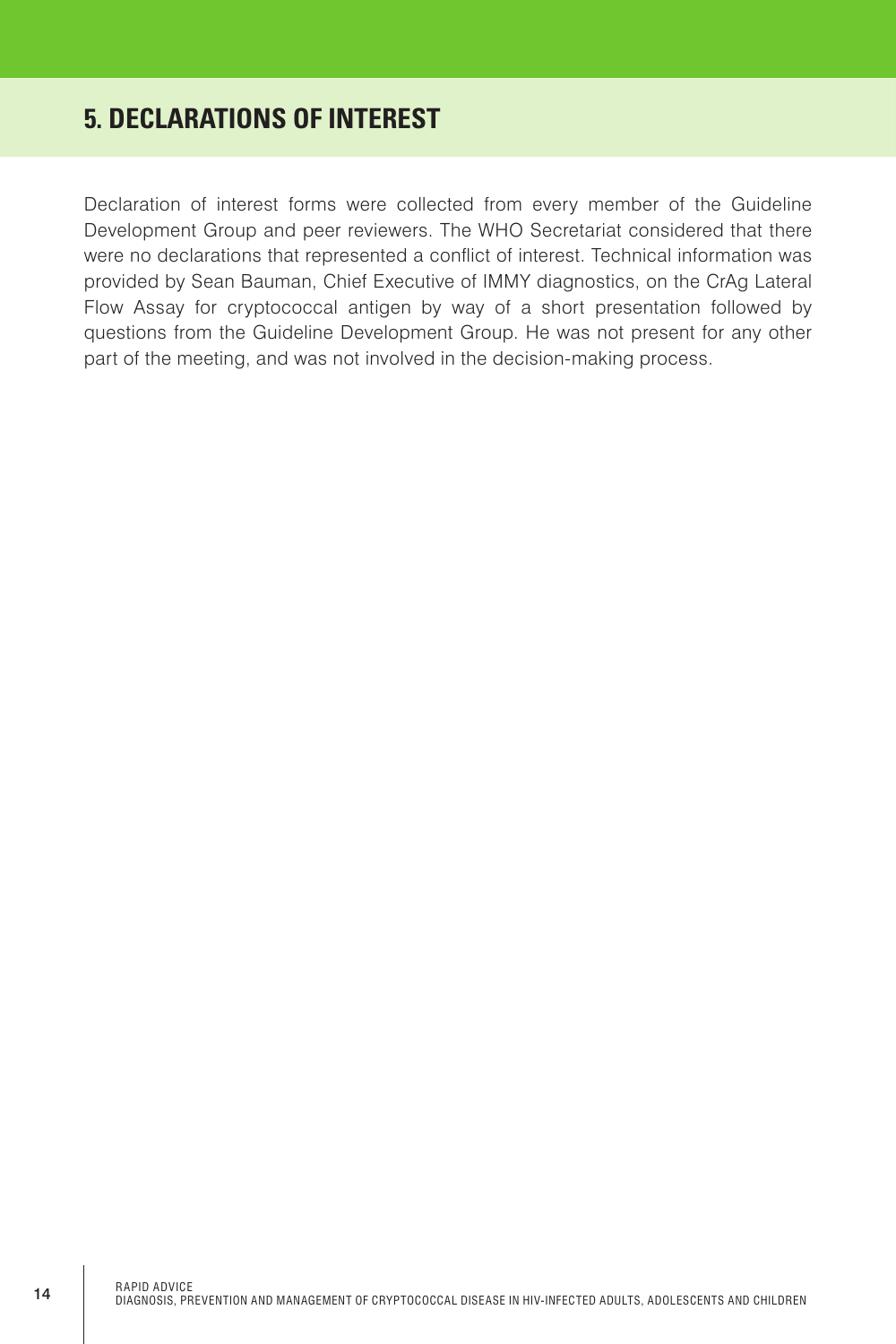## **6. Collaboration with external partners**

There were several external collaborators specific to this Rapid Advice. All collaborations will be detailed in the full Guideline.

Development of this Guideline was supported through PEPFAR (President's Emergency Plan for AIDS Relief) through the US Centers for Disease Control and Prevention (CDC) and The United States Agency for International Development (USAID).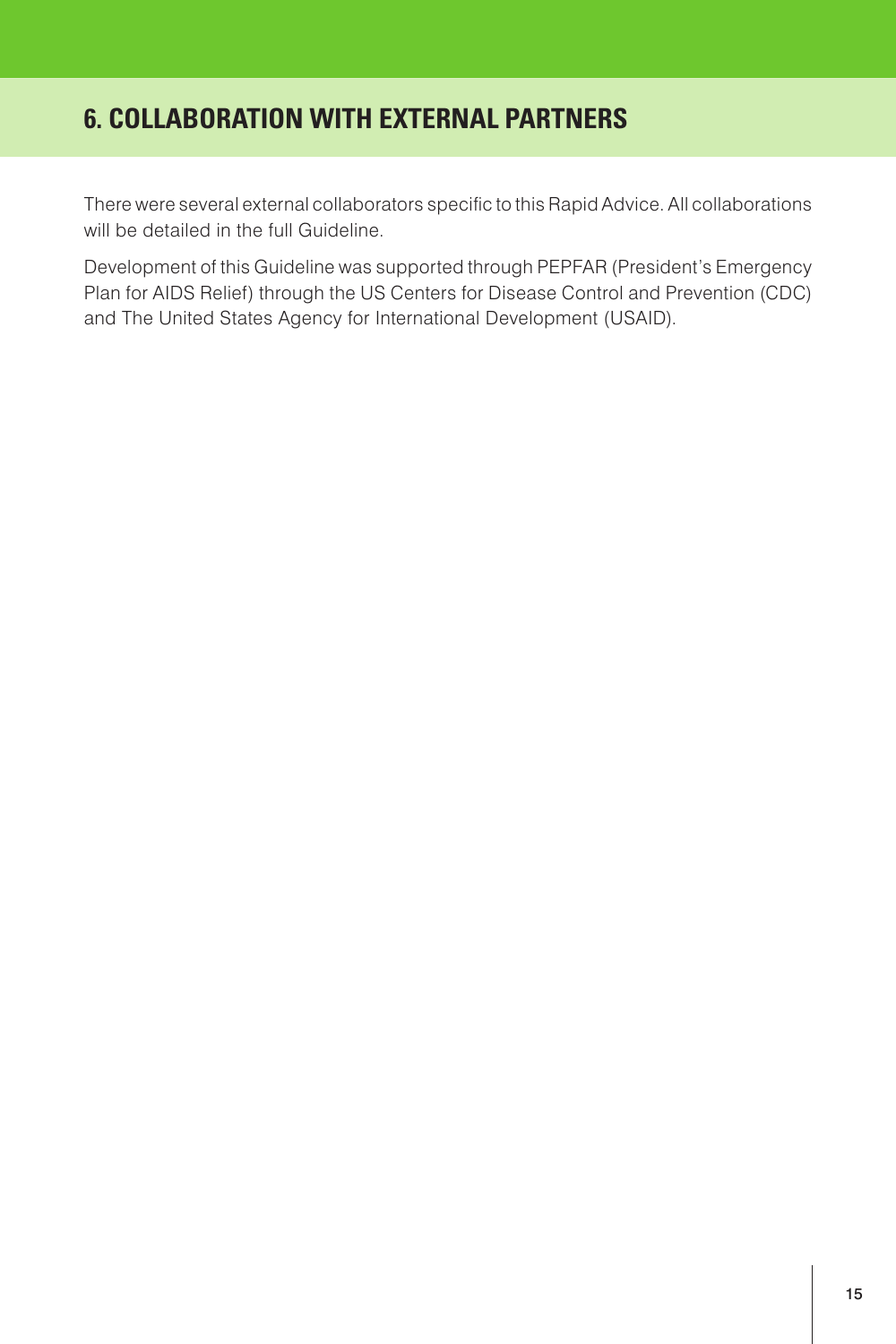## **7. key recommendations**

## Diagnosis of first episode of cryptococcal disease

### Guiding principles

- Early diagnosis and treatment are key to improving mortality from cryptococcal disease. Health care professionals need to have a low threshold for suspecting cryptococcal meningitis (CM). Countries should prioritise widespread and reliable access to rapid diagnostic CrAg assays, either latex agglutination (LA) or lateral flow assay (LFA) for use in cerebrospinal fluid (CSF), serum or plasma.
- Measurement of CSF opening pressure should be performed at the initial LP examination.
- Fungal culture remains the gold standard for confirmation of the diagnosis of initial cryptococcal disease, confirmation of relapses or cases refractory to treatment, and adequate response to treatment. Countries should strengthen their national laboratory capacity and access to fungal culture.

#### Recommendations

1. In HIV-infected adults, adolescents and children with suspected first episode of cryptococcal meningitis (CM), prompt lumbar puncture (LP) with measurement of CSF opening pressure and rapid CSF CrAg assay (either LA or LFA) or rapid serum or plasma CrAg (either LA or LFA) are recommended as the preferred diagnostic approach.

#### [Strong recommendation, moderate quality of evidence]

Depending on programmatic considerations, the following diagnostic approaches are recommended.

- A. In settings with ready access to and no contraindication for LP:
	- a. If both access to CrAg assay (either LA or LFA), and rapid results (i.e. <24 hours) are assured:

LP + rapid CSF CrAg assay.

#### [Strong recommendation, moderate quality of evidence]

b. If access to CrAg assay either not available and/or rapid results not assured:

 $LP + CSF$  India ink test examination.

[Strong recommendation, moderate quality of evidence]

B. In settings without immediate access to LP, or when it is clinically contraindicated10:

<sup>10</sup> Such as significant coagulopathy or suspected space occupying lesion based on focal neurological signs, recurrent seizures, or confirmed on CT scan. Raised intracranial pressure is not a contraindication to LP. Contraindication may include major spinal deformity and consistent patient refusal.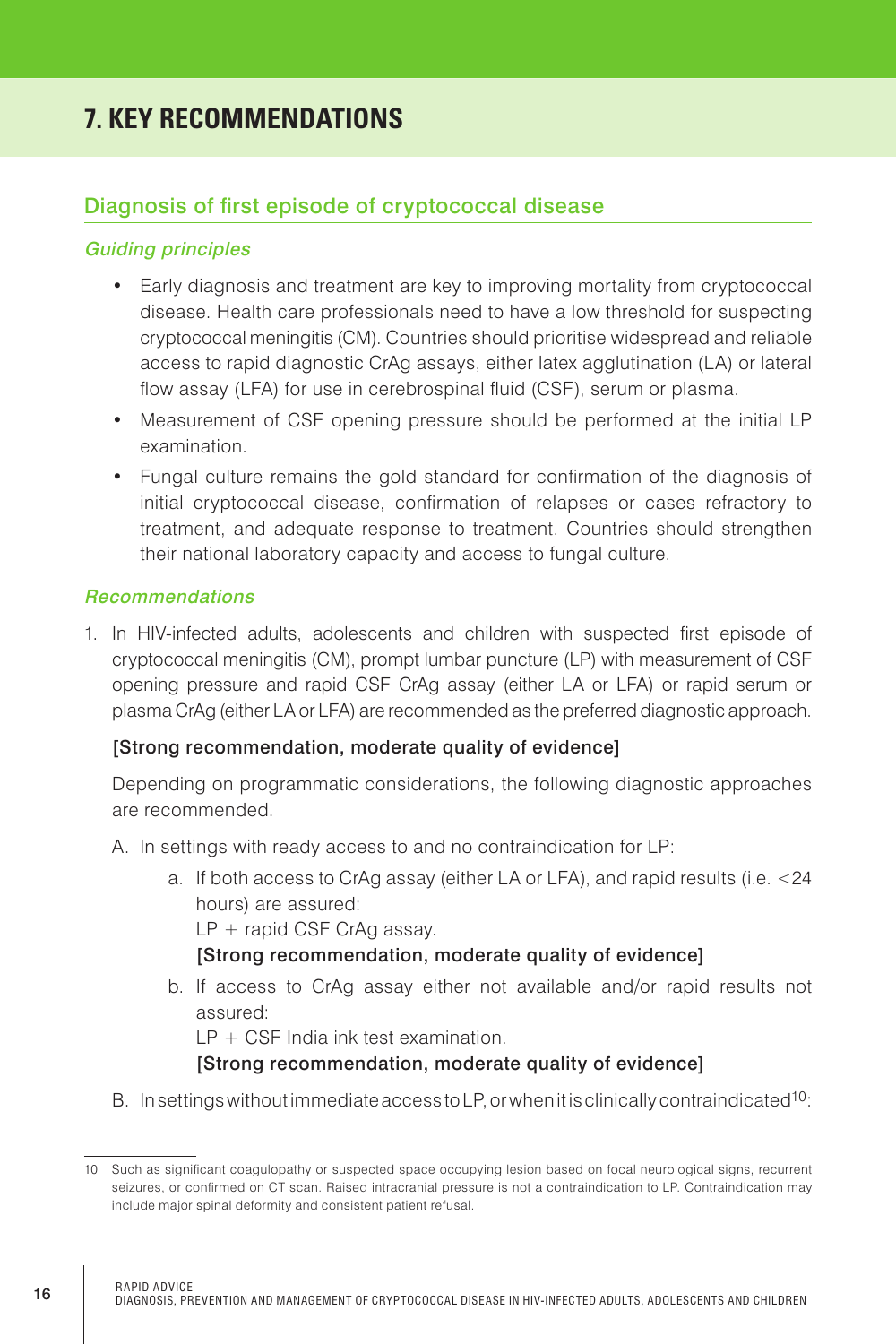a. If both access to CrAg assay (either LA or LFA), and rapid results (i.e., less than 24 hours) are assured: Rapid serum or plasma CrAg. If CrAg is positive, initiate treatment for presumed cryptococcal meningitis, with immediate referral for further investigation and treatment as appropriate.

### [Strong recommendation, moderate quality of evidence]

b. If serum or plasma CrAg assay is either not available and/or rapid access to results is not assured: Rapid referral for further investigation and treatment as appropriate.

## [Strong recommendation, moderate quality of evidence]

2. In HIV-infected adults, adolescents and children with suspected non-meningeal cryptococcal disease, use of a serum or plasma CrAg assay is recommended, in conjunction with histopathological and/or culture examination of appropriate tissue or fluid samples where possible, and exclusion of other competing diagnoses. India ink microscopy examination or a CrAg assay in appropriate tissue or fluid samples may also be used.

## [Strong recommendation, low quality of evidence]

## Remarks

*In developing these recommendations, the Guideline Development Group placed very high value on early diagnosis of cryptococcal disease and, therefore, prompt antifungal therapy, to reduce the high pre and post ART early mortality and morbidity. There was high value placed on the use of simple low cost assays for RLS that are less labour intensive or laboratory dependent.*

The Guideline Development Group recognised the importance of a high index of *suspicion for CM among health care professionals, and the importance of LP to confirm CM, exclude other diagnoses, and both measure and manage intracranial pressure.* 

*The conventional approach to diagnosis of CM requires LP with an India ink test, positive cryptococcal antigen test or culture. The Guideline Development Group reviewed GRADE evidence profiles based on pooled data from more than 30 observational studies on the performance (sensitivity, specificity and predictive value) of three types of CrAg assays in CSF and serum (LA, enzyme immunoassay (EIA) and LFA), as well as CSF India ink test, compared to CSF culture (in most cases) as the gold standard, in participants with either suspected or confirmed cryptococcal disease.* 

*The Guideline Development Group's recommendations for the preferred use of a rapid CrAg assay (either LA or LFA) in CSF or serum (depending on access to lumbar puncture), was*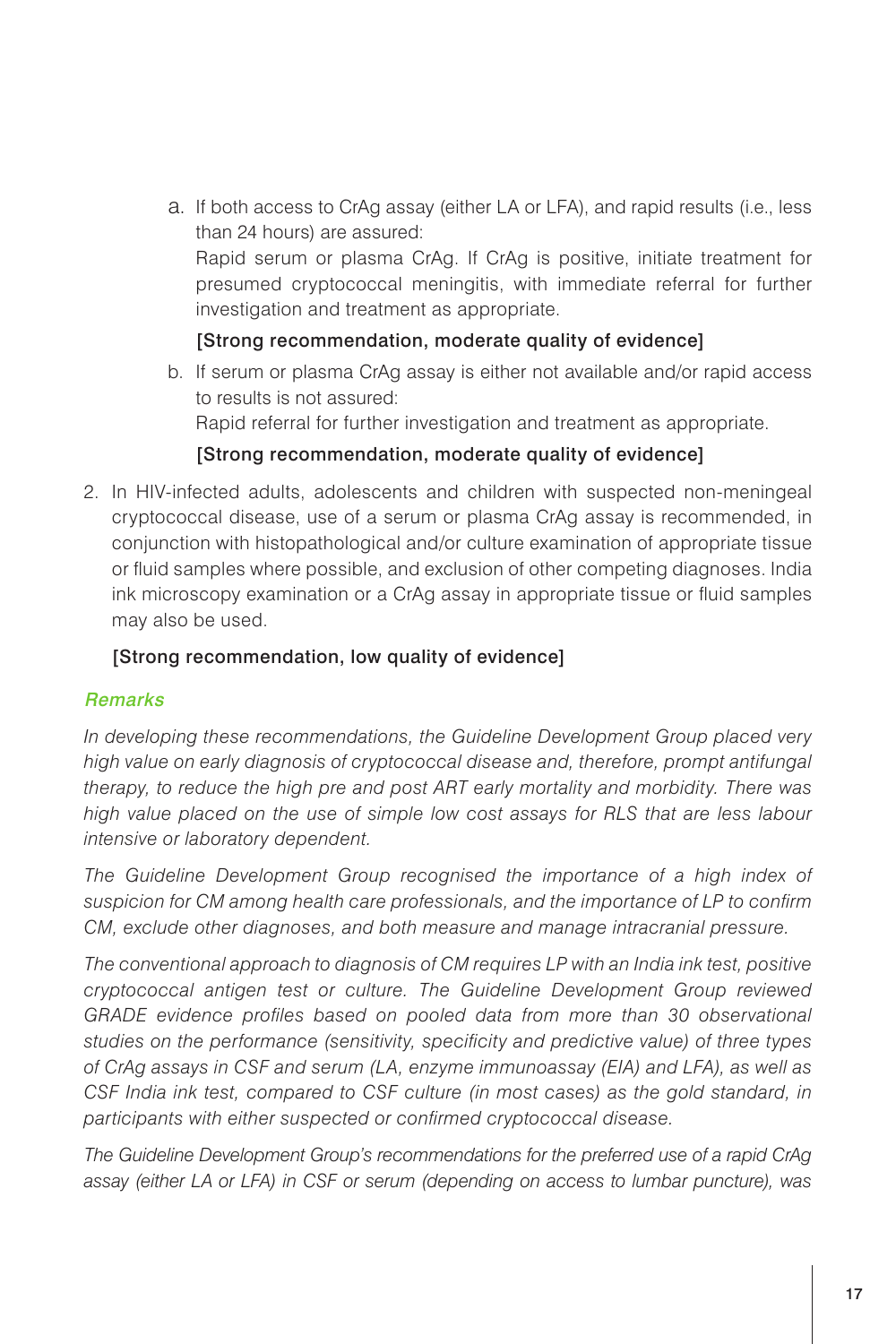*based on the CrAg assays much higher sensitivity and specificity than the India ink test (especially in patients with low CSF fungal burden), and that it is easier to perform and less dependent on technician skill than the India ink test. The EIA assay was not included as a recommended CrAg assay because of its higher cost. The LFA has several advantages over the LA CrAg assay: it is less expensive, has a rapid 5-15 minute turnaround time, requires little training for its use and interpretation, can be performed with minimal laboratory infrastructure and without refrigeration since it is stable at room temperature, and satisfies most of the WHO ASSURED criteria for point-of-care tests (POCT)11. However, the Guideline Development Group recognized the more limited evaluation to date of the LFA, particularly regarding specificity, and so both the LA and LFA were included as recommended CrAg assays. There is currently a lack of data on CrAg assay performance in other relevant populations, such as children, patients with pulmonary disease, and in lower-prevalence settings.*

*A serum or plasma CrAg was recommended as an initial diagnostic option in settings where access to LP was limited or contraindicated, despite its slightly lower sensitivity, to expedite diagnosis and initiation of anti-fungal therapy. The Guideline Development Group emphasised that serum CrAg diagnosis should not replace the need for referral and CSF examination, which should be undertaken whenever it is feasible and clinically appropriate.* 

*The Guideline Development Group recognised the need for cost reduction of CrAg assays to make them more widely available in RLS. Countries should develop plans to improve access to rapid CrAg assays, although the speed and completeness of access will be determined by each country's health system capacity, cryptococcal burden, ART coverage and available funding.* 

## Prevention of cryptococcal disease

## Guiding principles

- Early ART initiation is the most important and cost-effective preventive strategy to reduce the incidence and high mortality associated with cryptococcal meningitis in HIV-infected adults, adolescents and children in RLS. Although it is never too late to initiate ART, patients should ideally initiate ART at a CD4 count of 350 cells/mm3, and definitely before a decline in the CD4 cell count to less than 200 cells/mm<sup>3</sup>, consistent with WHO 2010 ART guidelines<sup>12</sup>.
- Patients with a positive serum or plasma CrAg identified on screening, and with symptoms or signs suggestive of cryptococcal meningitis, should have an LP with CSF examination and India ink or CSF CrAg assay, to exclude active cryptococcal disease.

<sup>11</sup> Affordable, Sensitive, Specific, User-Friendly, Rapid, Equipment-free, and Delivered to those who need it (ASSURED)

<sup>12</sup> http://www.who.int/hiv/pub/arv/adult2010/en/index.html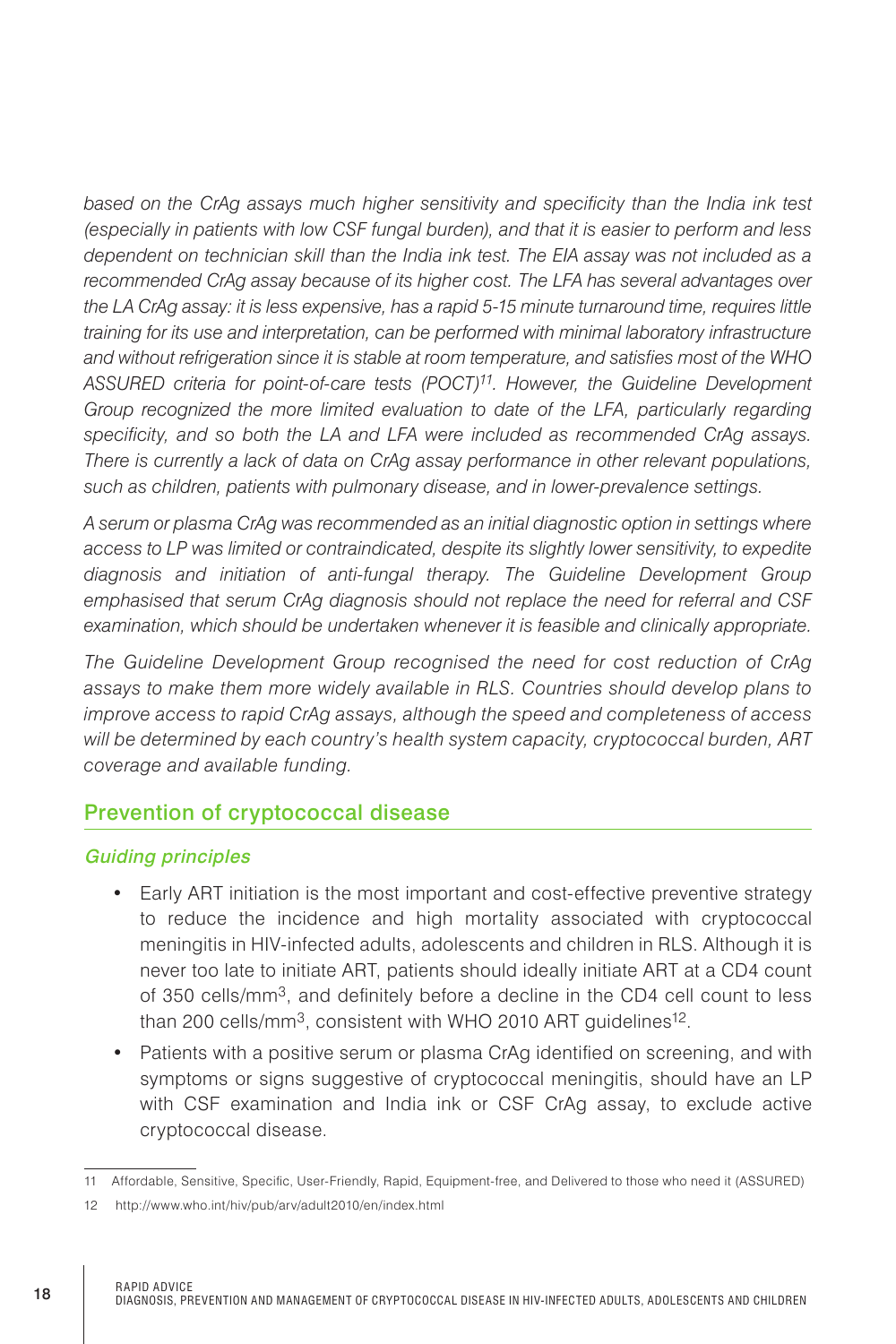### Recommendations

1. The routine use of antifungal primary prophylaxis for cryptococcal disease in HIV-infected adults, adolescents and children with a CD4 count less than 100 cells/mm<sup>3</sup>, and who are CrAq-negative or where CrAq status is unknown, is not recommended prior to ART initiation, unless a prolonged delay in ART initiation is likely.

## [Strong recommendation, high quality of evidence]

- 2. The use of routine serum or plasma CrAg screening in ART-naïve adults, followed by pre-emptive anti-fungal therapy if CrAg-positive, to reduce the development of cryptococcal disease, may be considered prior to ART initiation in:
	- a. patients with a CD4 count less than 100 cells/ $mm<sup>3</sup>$ , and
	- b. where this population also has a high prevalence of cryptococcal antigenaemia<sup>13</sup>.

#### [Conditional recommendation, low quality of evidence]

3. The use of routine CrAg screening in ART-naïve adolescents and children with preemptive antifungal therapy if CrAg positive, prior to ART initiation is not recommended.

#### [Conditional recommendation, low quality of evidence]

4. In settings where screening for unrecognised cryptococcal infection is currently undertaken or being considered, a serum or plasma CrAg assay (LA or LFA) is recommended.

#### LA [Strong recommendation, moderate quality of evidence]

## LFA [Conditional recommendation, moderate quality of evidence]

#### Remarks

*There is a high incidence of cryptococcal meningitis* (*CM) and mortality before ART initiation, and at least a third of all cases of CM now present after ART initiation. In developing these recommendations, the Guideline Development Group placed high*  value on prevention of cryptococcal disease, as well as early detection to prevent the *development of severe disease and mortality before and after ART initiation.* 

*The Guideline Development Group recognised that earlier initiation of ART at a CD4 cell count of 350 cells/mm3 in accordance with 2010 WHO guidelines remains the most important preventive strategy to reduce the incidence of cryptococcal infection and associated high mortality.*

<sup>13</sup> At least >3%: From: Meya D, et al. Cost-effectiveness of serum cryptococcal antigen screening to prevent deaths among HIV-infected persons with a CD4+ cells count <100 cells/ $\mu$ L who start HIV therapy in resource-limited settings. Clin Infect Dis 2010; 51:448-55.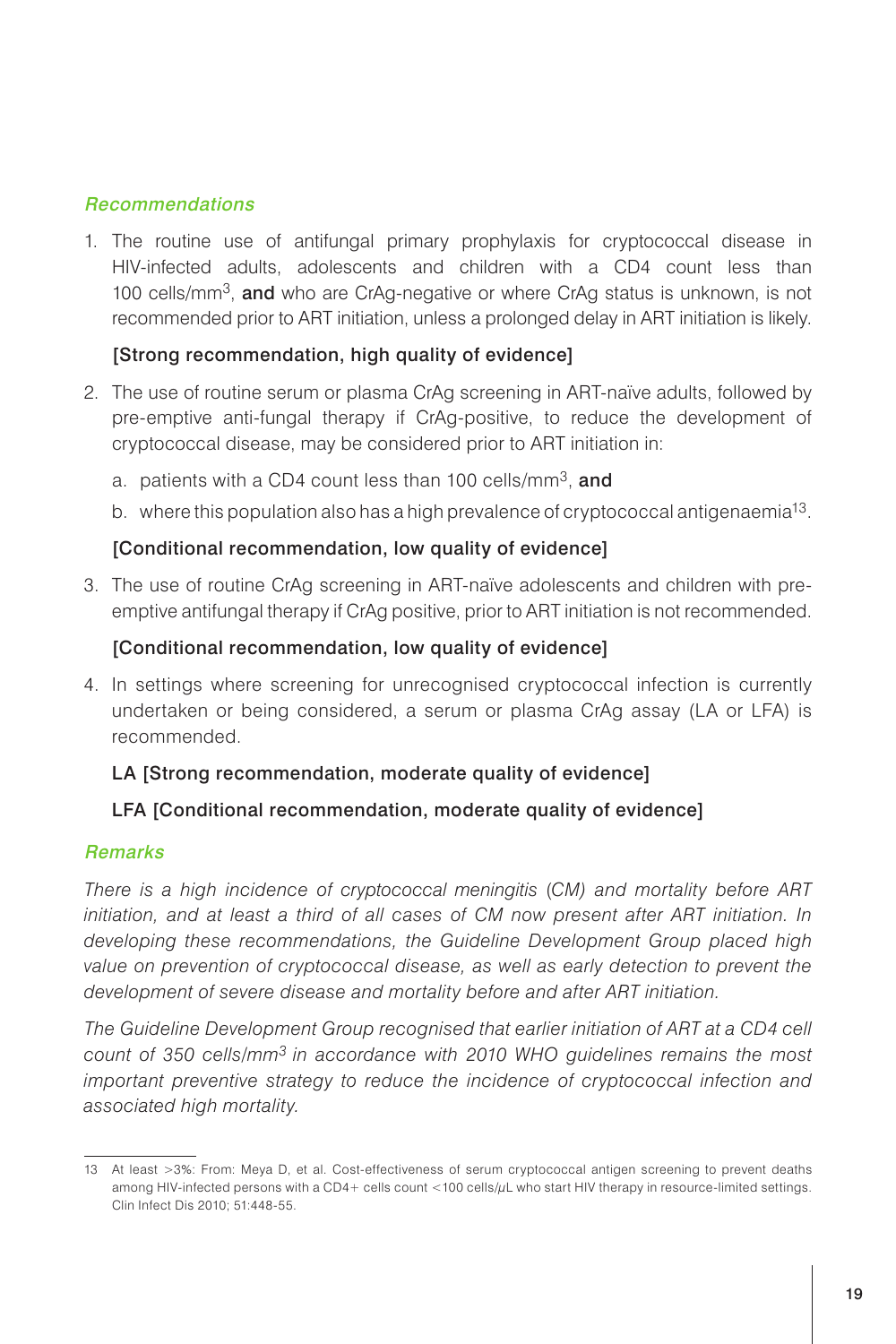*The Guideline Development Group recommended against the routine use of primary fluconazole prophylaxis to prevent cryptococcal disease in all patients with a low CD4 count prior to ART, unless a prolonged delay in ART initiation was likely. Five RCTs have shown that azole prophylaxis reduces the incidence of cryptococcal disease (most patients had a CD4 count less than 150 cells/mm3), but there was no clear impact on overall survival, with the exception of one study from Thailand. A further trial of fluconazole prophylaxis in CrAg negative patients with a CD4 count less than 200 cells/mm3 again showed a significant reduction in the risk of cryptococcal disease, but not on all-cause survival. The recommendation was therefore based on the lack of consistent survival benefit associated with routine prophylaxis; the observation that the majority of patients (greater than 90%) even with advanced immunodeficiency are CrAg-negative, and at low risk of developing cryptococcal meningitis unless ART is delayed; the large number of patients that would require prophylaxis and associated costs; the risk of prophylaxis providing inadequate therapy in patients who may have unrecognized active cryptococcal disease; and concerns regarding drug resistance, and the potential for drug interactions and teratogenicity with fluconazole.*

*The Guideline Development Group considered the alternative strategy of serum CrAg screening in ART-naïve patients with low CD4 counts, to identify early on persons at high risk of developing cryptococcal disease, with pre-emptive fluconazole therapy in those CrAg-positive, to prevent cryptococcal disease and associated mortality both before and after ART initiation (including cryptococcal IRIS). There have been three cost effectiveness studies of this "screen and treat" approach in patients with a CD4 count less than 100 cells/ mm3. The cost to prevent one death ranged from \$77 to \$266, and this approach was estimated to be cost-saving above a CrAg prevalence of 3% in one study against the cost of amphotericin induction therapy. However, further field studies are needed to establish: (i) the feasibility of this "screen and treat" approach and its impact on mortality; (ii) the most cost-effective threshold of prevalence above which a "screen and treatment" programme is*  cost-effective relative to routine azole prophylaxis in all patients; (iii) the optimal selection of *serum CrAg-positive patients who require an LP to rule-out central nervous system (CNS) disease; and (iv) the optimal treatment regimen in those with isolated serum CrAg positivity. Therefore, the Guideline Development Group made only a conditional recommendation for programmes to consider the use of a "screen and treat" approach in patients with both a*  low CD4 count and a high prevalence of cryptococcal infection. Given the low incidence of *cryptococcal infection in adolescents and children, a "screen and treat" approach is not recommended in these groups.* 

*The use of the LFA CrAg point-of-care-test would further facilitate and reduce the costs of a "screen and treat" strategy, especially in settings lacking laboratory support, but only the LA CrAg assay has been evaluated in existing studies. There is a need for prompt evaluation of the utility of LFA as a screening tool in asymptomatic patients across a range of prevalence settings.*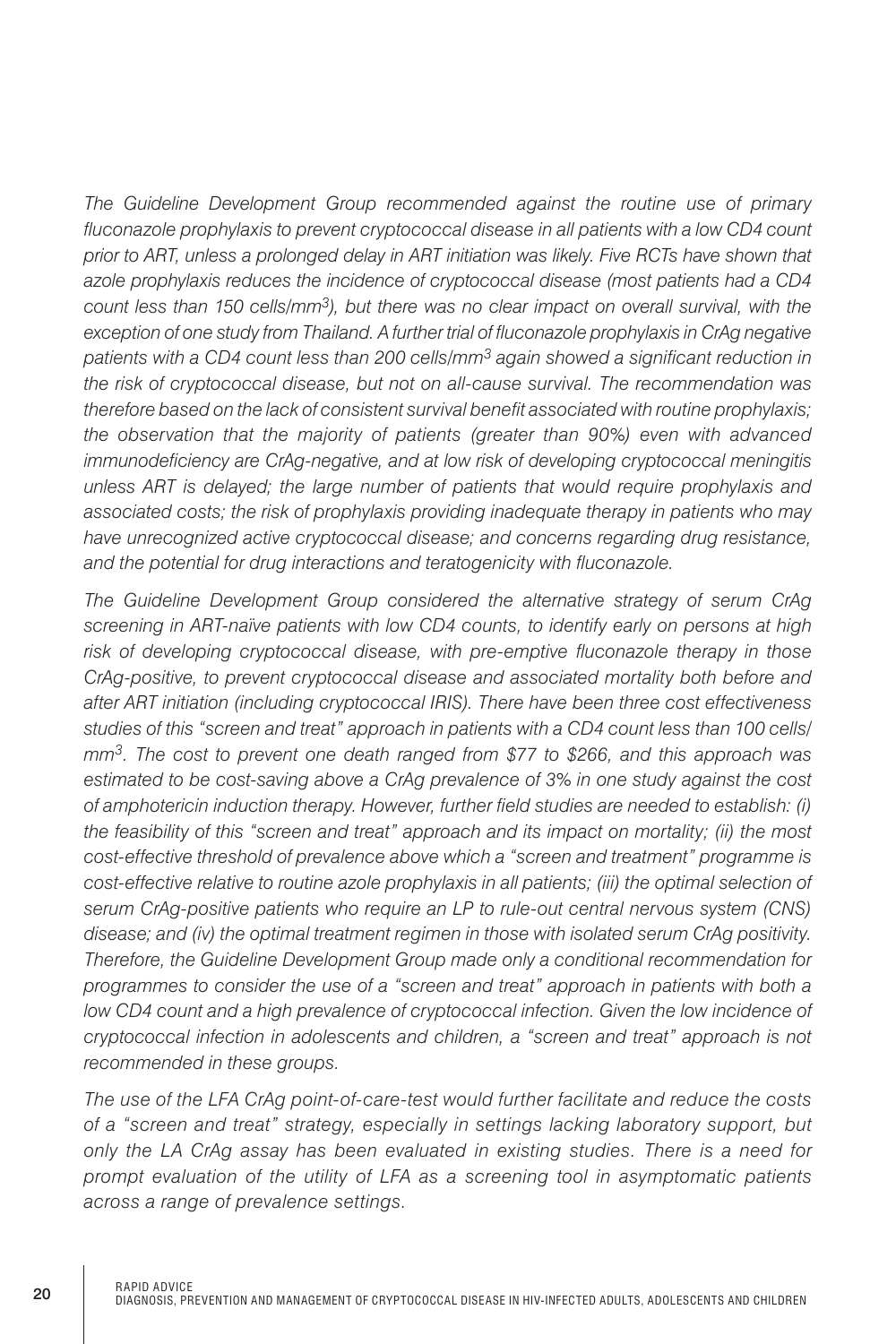## Induction, consolidation and maintenance treatment regimens

## Guiding principle

• To promote the use of optimal antifungal treatment regimens and approaches that improve survival, clinical and neurological outcomes, and rapid fungal clearance, while minimising drug related toxicities.

### Recommendations

## Summary of induction, consolidation and maintenance treatment recommendations and dosage for HIV-infected adults, adolescents and children (See Table 1)

### 1. Induction phase treatment

For the induction phase of treatment in HIV-infected adults, adolescents and children with cryptococcal disease (meningeal and disseminated non-meningeal), the following two-week anti-fungal regimens are recommended in order of preference.

a. Amphotericin  $B +$  flucytosine

## [Strong recommendation, high quality of evidence]

b. Amphotericin  $B +$  fluconazole

## [Strong recommendation, moderate quality of evidence]

c. Amphotericin B short course (5-7 days) + high-dose fluconazole (to complete two weeks of induction) when a minimum package of pre-emptive hydration and electrolyte replacement and toxicity monitoring and management cannot be provided for the full two week induction period.

## [Conditional recommendation, low quality of evidence]

- d. Fluconazole high dose  $+$  flucytosine, when amphotericin B is not available [Conditional recommendation, low quality of evidence]
- e. Fluconazole high dose alone, when amphotericin B is not available

[Conditional recommendation, low quality of evidence]

## 2. Consolidation phase treatment

For the consolidation phase treatment of HIV-infected adults, adolescents and children with cryptococcal meningitis or disseminated non-meningeal disease, the following eight-week anti-fungal regimen is recommended: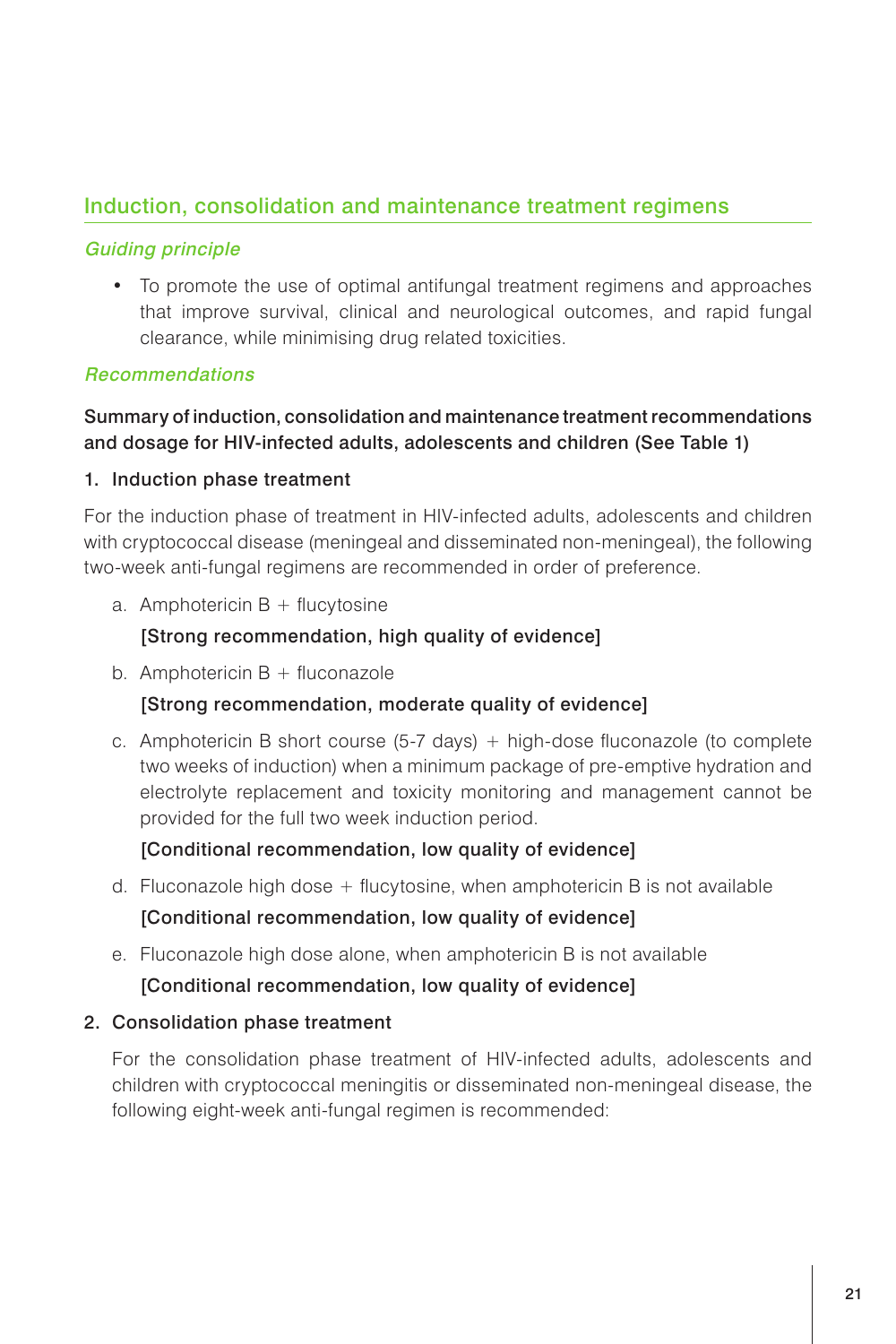- a. Fluconazole 400-800 mg/day after a two-week induction with amphotericin B regimen (6-12 mg/kg/day up to 400-800 mg/day if below 19 years).
- b. Fluconazole 800 mg/day after induction treatment with short course amphotericin B or a fluconazole based induction regimen (fluconazole 12 mg/kg/day up to 800 mg/day if below 19 years).

## [Strong recommendation, low quality of evidence]

## 3. Maintenance treatment (or secondary prophylaxis)

For maintenance treatment of cryptococcal disease in HIV-infected adults, adolescents and children, oral fluconazole 200 mg daily (6 mg/kg/day up to 200 mg/day if below 19 years) is recommended.

## [Strong recommendation, high quality of evidence]

## 4. Localized non-meningeal disease

For localized non-meningeal disease, or in patients with isolated serum CrAg positivity (where active cryptococcal meningitis has been excluded), fluconazole 800 mg/day (or 12 mg/kg/day up to 800 mg/day if below 19 years) for two weeks, then 400 mg/day (or 6 mg/kg/day up to 400-800 mg/day if below 19 years) for eight weeks, and continued maintenance with fluconazole 200 mg/day is recommended. The optimal antifungal regimen in this population remains to be determined.

## [Conditional recommendation, low quality of evidence]

## Remarks

*In developing these recommendations, the Guideline Development Group placed high value on balancing the need for the best anti-fungal regimens to achieve optimal survival, neurological outcome, and fungal clearance, while minimizing drug related*  toxicities. The Guideline Development Group was concerned by the high incidence of *serious amphotericin B-related toxicities, particularly hypokalaemia and nephrotoxicity,*  and the need to ensure its administration is always linked to a simple package of *measures to prevent, monitor and manage these toxicities.* 

## Induction regimens in adults

*The recommended induction regimens are ranked in order of preference, based on the Guideline Development Group's review of the evidence of impact on survival, neurological morbidity and fungal clearance, and depending on local access to drugs and facilities for toxicity prevention, monitoring and management. The importance of rapid fungal clearance as an outcome is supported by studies that show an association between two-week culture status and 10-week clinical outcome.*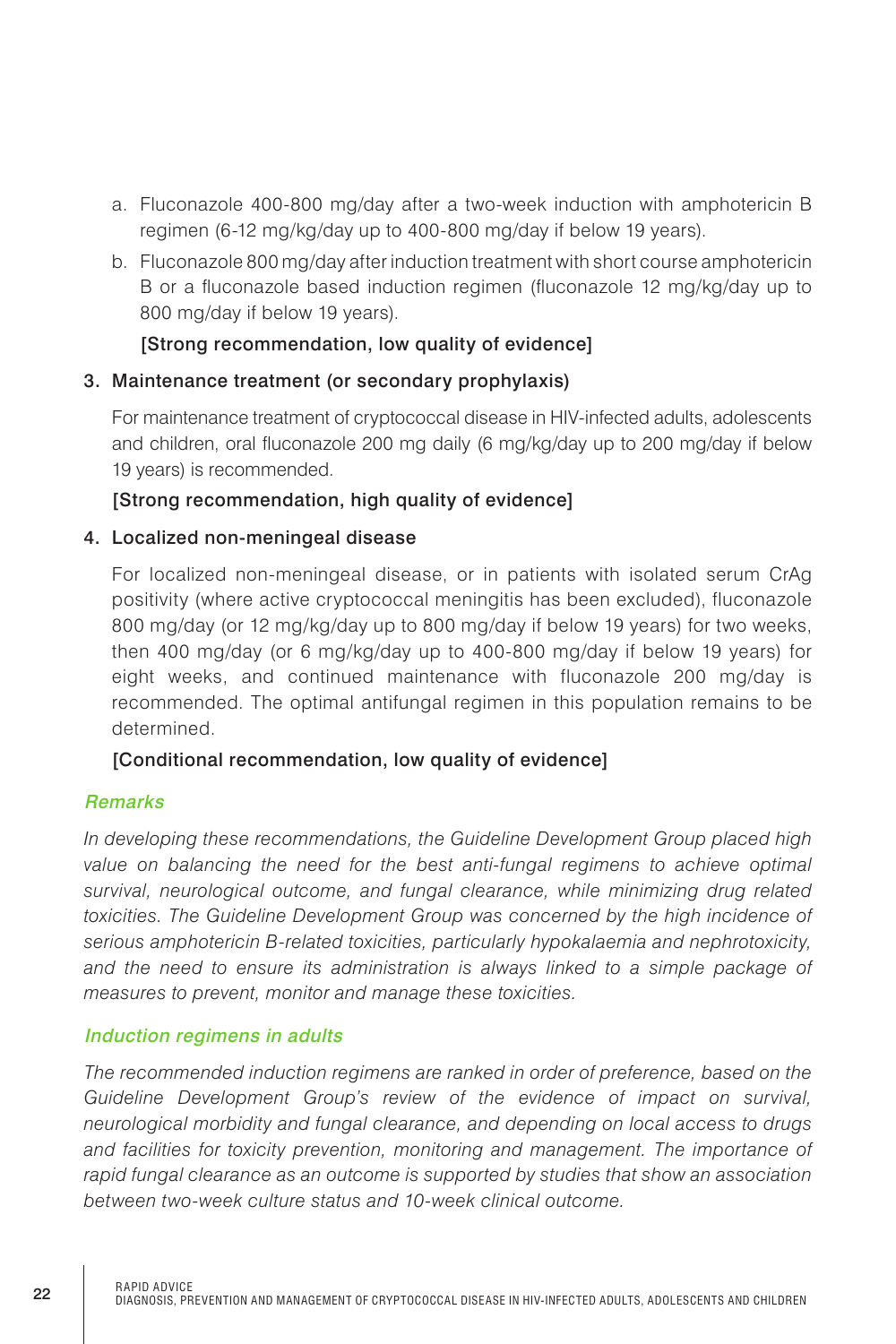*A two-week regimen of amphotericin B plus flucytosine is the preferred option if resources are available for toxicity prevention, monitoring and management. There is high quality evidence from three trials that the addition of flucytosine to amphotericin B during induction therapy, compared to amphotericin B alone is associated with increased rates of CSF sterilisation, a reduced risk of relapse, and a non-significant reduction in mortality at two weeks and a significant reduction at 10 weeks in two trials. There is evidence from one RCT and an observational study of more rapid clearance of Cryptococcus from the CSF with amphotericin B plus flucytosine compared with amphotericin B plus fluconazole.*

*The combination of amphotericin B plus fluconazole 800 mg/day is the recommended regimen when flucytosine is not available, supported by evidence from one trial that this combination is associated with a marginally superior rate of CSF clearance compared to amphotericin B alone, and evidence from two trials for a non-significant decrease in mortality and neurological morbidity.*

*In settings where amphotericin B may be available, but a minimum package of prehydration, electrolyte replacement and laboratory monitoring is not reliable or sustainable*  for the full two-week period, there are data from observational studies to support the *recommendation that patients should be given a short course of 5-7 days of amphotericin B, in combination with fluconazole for 14 days, based on more rapid fungal clearance. However, clinical trials are needed to assess the early fungicidal activity and clinical outcomes of short course amphotericin B relative to high dose oral fluconazole.* 

*The Guideline Development Group recognized that many countries where CM is prevalent lack access to the preferred drugs (amphotericin B and flucytosine) or the required facilities and resources to provide the minimum appropriate toxicity monitoring and management. Therefore, the Guideline Development Group also reviewed the evidence for fluconazole*based regimens plus flucytosine or for high-dose fluconazole monotherapy, while *recognising that fluconazole is less effective because it is fungistatic and may require longer administration to achieve a sterile CSF. There is evidence from two trials that the addition of flucytosine to fluconazole for at least two weeks was associated with a significant decrease in mortality compared to fluconazole monotherapy, and one of these trials evaluated the recommended dose of fluconazole (1200 mg) and flucytosine (100 mg/kg). If flucytosine is not available, fluconazole 1200 mg/day alone for at least two weeks is recommended based on one quasi-randomized trial that showed the rate of cryptococcal clearance was more*  rapid in adults receiving 1200 mg/day compared to 800 mg/day. However, the fungicidal *activity with fluconazole 1200 mg/day is still below that for amphotericin B regimens, and further studies are needed to establish the optimal fluconazole dose in oral regimens.*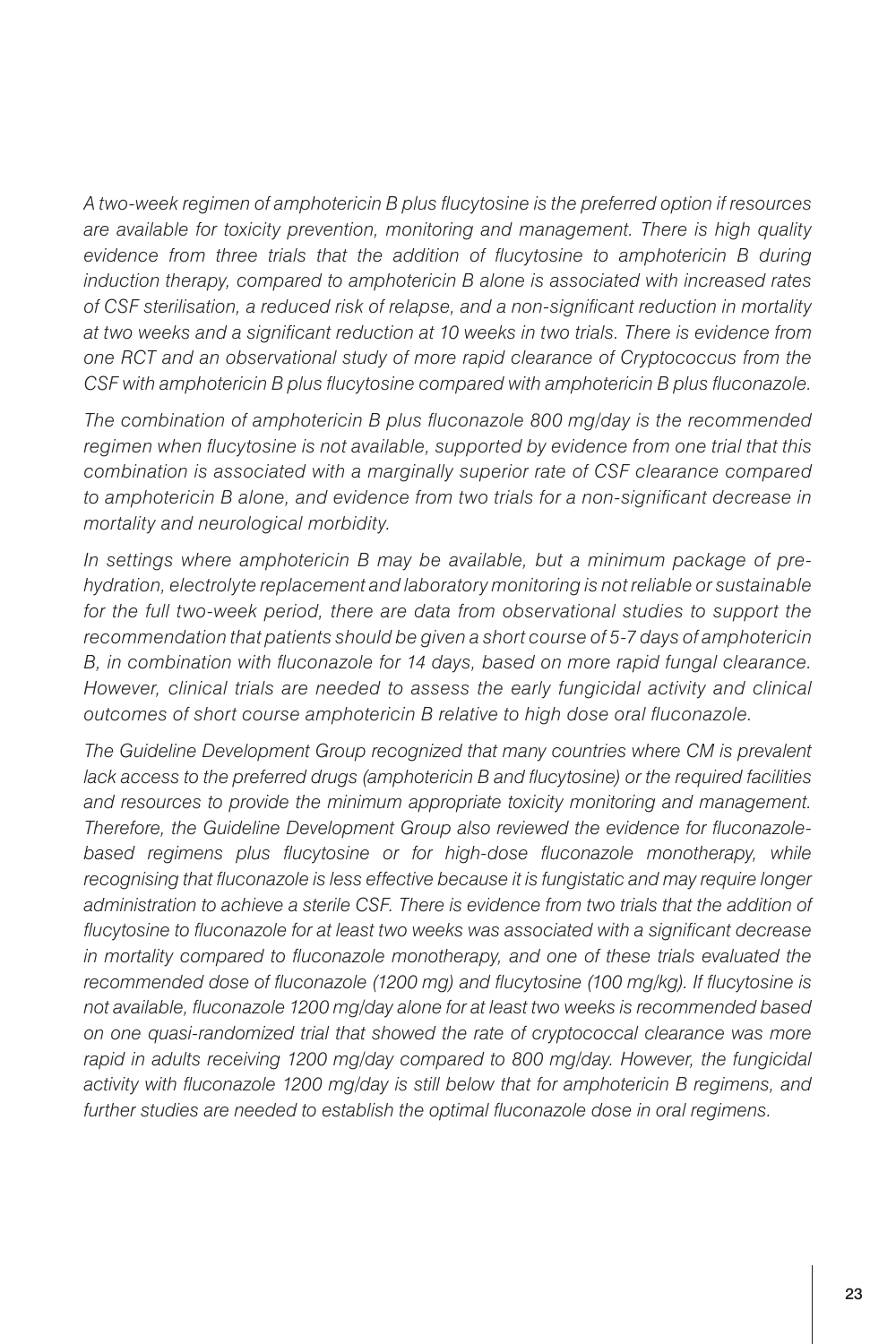Table 1: Summary of treatment recommendations and dosage for HIV-infected adults, adolescents and children with cryptococcal disease (meningeal and disseminated non-meningeal)

| Target<br>Population | <b>Drugs</b><br>available                 | Pre-hydration +<br>electrolyte<br>$replacement +$<br>toxicity<br>monitoring/<br>management | Induction phase<br>options <sup>14</sup><br>(2 weeks)                                                                                       | Consolidation<br>phase<br>options<br>(8 weeks) | Maintenance/<br>secondary<br>prophylaxis<br>options |
|----------------------|-------------------------------------------|--------------------------------------------------------------------------------------------|---------------------------------------------------------------------------------------------------------------------------------------------|------------------------------------------------|-----------------------------------------------------|
| <b>Adults</b>        | Amphotericin<br>$B^{15}$ +<br>flucytosine | Available                                                                                  | a. Amphotericin<br>0.7-1 mg/kg/day +<br>flucytosine 100<br>mg/kg/day<br>b. Amphotericin<br>0.7-1 mg/kg/day $+$<br>fluconazole<br>800 mg/day | Fluconazole<br>400-800<br>mg/day               | Fluconazole<br>200 mg daily                         |
|                      | Amphotericin<br>$R^{15}$                  | Not available<br>for full 2 week<br>induction<br>period                                    | Amphotericin 0.7-1<br>mg/kg/day short<br>course (5-7 days)<br>+ fluconazole<br>800 mg/day<br>(2 weeks)                                      | Fluconazole<br>800 mg/day                      |                                                     |
|                      | Amphotericin<br>B not<br>available        | Not available                                                                              | a. Fluconazole<br>1200 mg/day $\pm$<br>flucytosine<br>100 mg/kg/day<br><b>b.</b> Fluconazole<br>1200 mg/day alone                           | Fluconazole<br>800 mg/day                      |                                                     |

<sup>14</sup> Route of administration: amphotericin B (IV); flucytosine (oral); fluconazole (oral and IV).

<sup>15</sup> Liposomal amphotericin B (3 mg/kg/day) may be considered as an alternative to conventional amphotericin B, if available.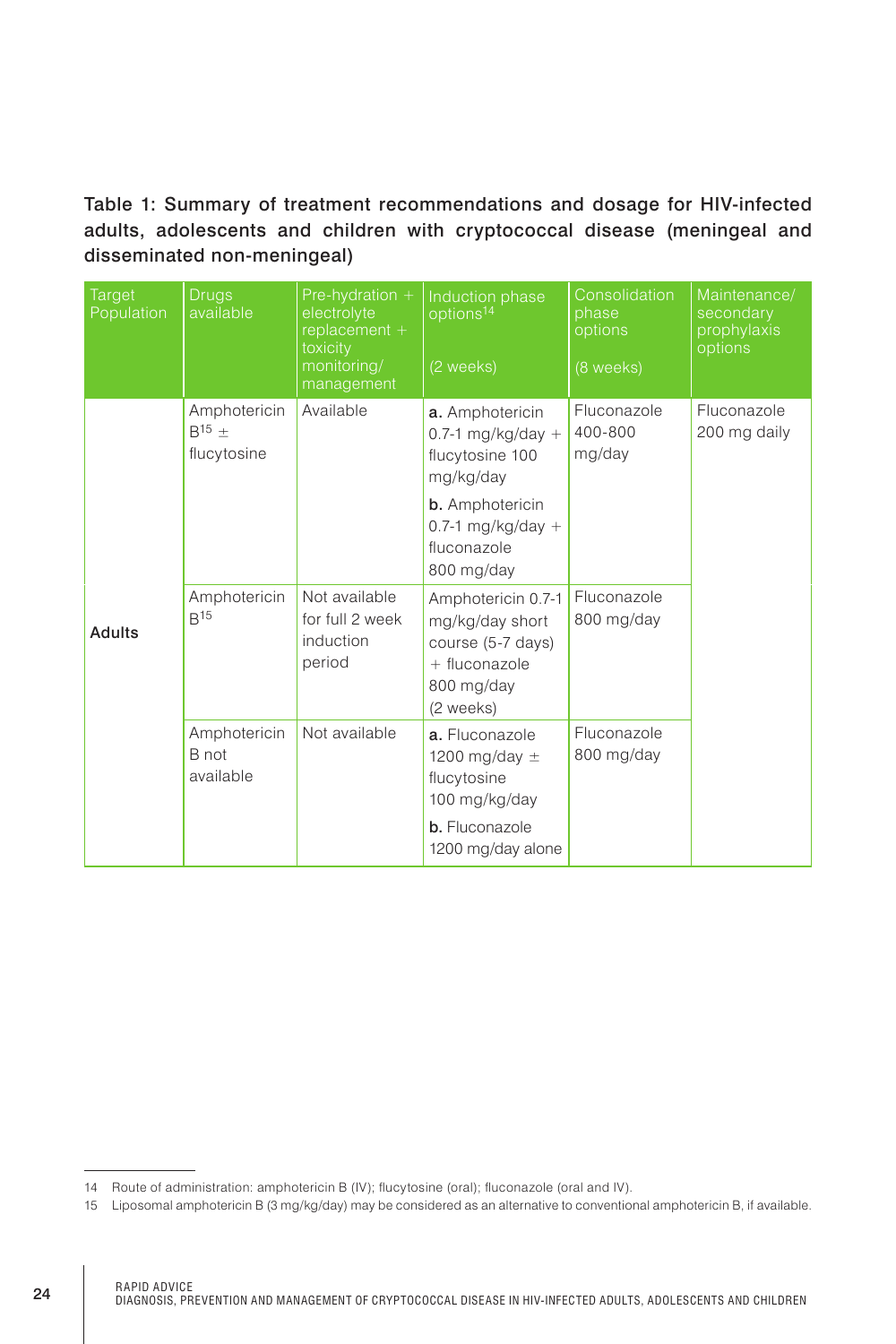| Target<br>Population                                | <b>Drugs</b><br>available          | Pre-hydration +<br>electrolyte<br>replacement $+$<br>toxicity<br>monitoring/<br>management | Induction phase<br>options <sup>14</sup><br>(2 weeks)                                                                                                               | Consolidation<br>phase<br>options<br>(8 weeks)               | Maintenance/<br>secondary<br>prophylaxis<br>options |
|-----------------------------------------------------|------------------------------------|--------------------------------------------------------------------------------------------|---------------------------------------------------------------------------------------------------------------------------------------------------------------------|--------------------------------------------------------------|-----------------------------------------------------|
| <b>Adolescents</b><br>and<br>Children <sup>16</sup> | Amphotericin<br>B ±<br>flucytosine | Available                                                                                  | a. Amphotericin<br>0.7-1 mg/kg/day $+$<br>flucytosine<br>100 mg/kg/day<br>b. Amphotericin<br>0.7-1 mg/kg/day $+$<br>fluconazole<br>12 mg/kg/day up<br>to 800 mg/day | Fluconazole<br>6-12 mg/kg/<br>day up to<br>400-800<br>mg/day | Fluconazole<br>6 mg/kg/day<br>up to 200<br>mg/day   |
|                                                     | Amphotericin<br>B                  | Not available<br>for full 2 week<br>induction<br>period                                    | Amphotericin<br>0.7-1 mg/kg/day<br>short course<br>$(5-7 \text{ days}) +$<br>fluconazole<br>12 mg/kg/day up<br>to 800 mg/day<br>(2 weeks)                           | Fluconazole 12<br>mg/kg/day up<br>to 800<br>mg/day           |                                                     |
|                                                     | Amphotericin<br>B not<br>available | Not available                                                                              | a. Fluconazole 12<br>mg/kg/day up to<br>1200 mg/day $\pm$<br>flucytosine<br>100 mg/kg/day<br>b. Fluconazole<br>12 mg/kg/day up<br>to 1200 mg/day<br>alone           |                                                              |                                                     |

*\* For localized non-meningeal disease, or patients with isolated serum CrAg positivity (after active cryptococcal meningitis excluded), fluconazole 800 mg/day for two weeks followed by fluconazole 400 mg/day for eight weeks*

*The optimal anti-fungal regimen in patients with isolated serum CrAg positivity (where active cryptococcal meningitis has been excluded), as well as in those with localized nonmeningeal disease remains to be determined, but the Guideline Development Group made a conditional recommendation of fluconazole 800 mg for two weeks followed by 400 mg for eight weeks in this situation.* 

<sup>16</sup> Up to 19 years. Excludes first week of life.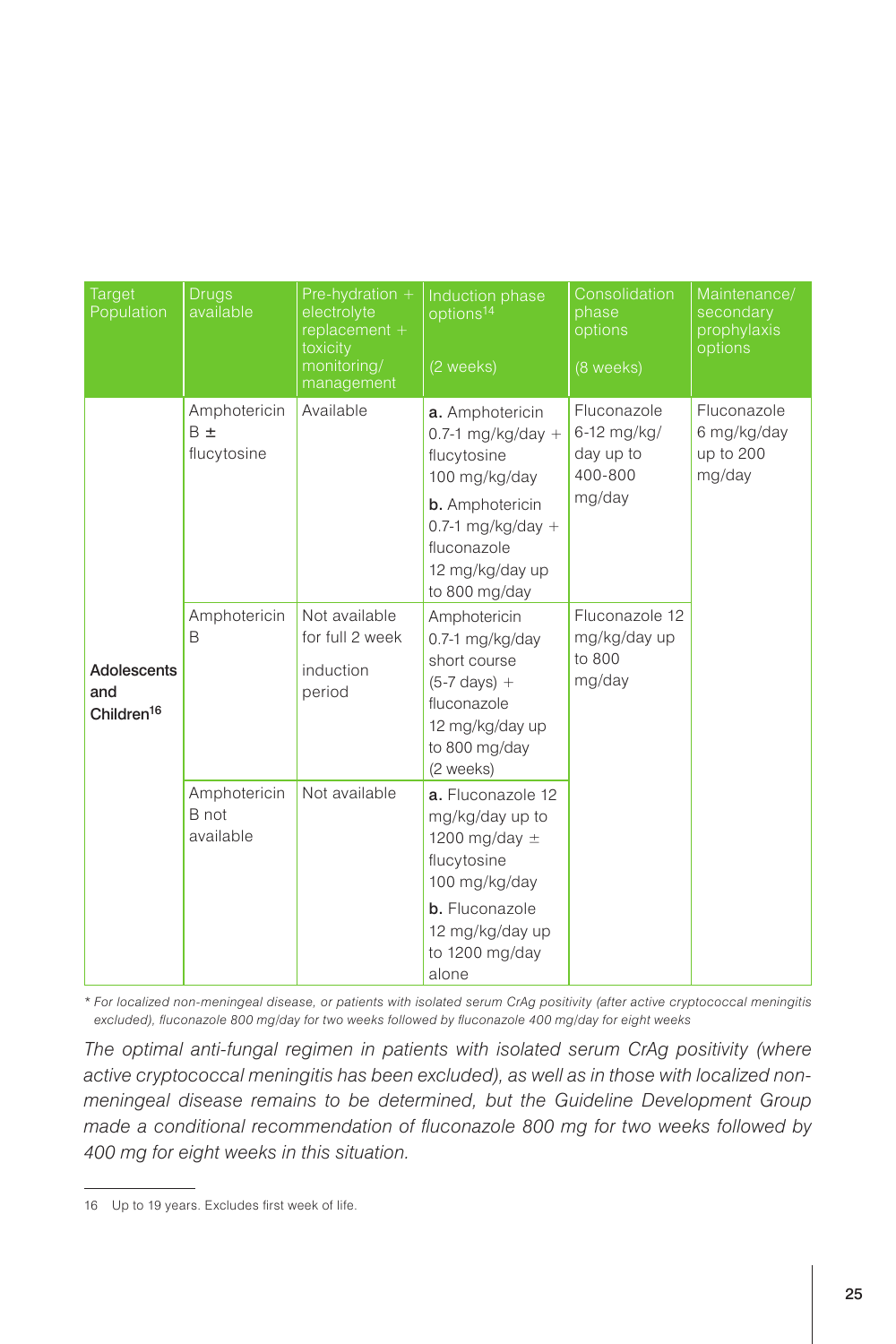*The Guideline Development Group highlighted other considerations regarding cost and availability of the recommended drugs in RLS. Both amphotericin and flucytosine are expensive, and, in addition, flucytosine is currently not licensed nor available in most RLS. Fluconazole is well tolerated and cheap, and widely available through drug donation programmes. Liposomal amphotericin B (3 mg/kg/day) is associated with less toxicity and may be considered as an alternative to conventional amphotericin B, based on low quality evidence from two trials. However, liposomal formulations are much more costly, and for this reason should not be used as a preferred strategy.*

#### Induction regimens in children

*Regarding which induction regimen to use in children, there were no RCTs and only three small observational studies which compared amphotericin B with flucytosine to those treated with amphotericin B monotherapy. Pooled data from these studies found a non-significant decrease in mortality in children who received amphotericin B plus flucytosine compared to amphotericin B alone, similar to the results from the adult trials. Another study found a non-significant reduction in mortality in children who received amphotericin B plus flucytosine and amphotericin B monotherapy versus those receiving fluconazole monotherapy. Therefore, the hierarchy of regimens recommended was largely extrapolated from the adult trials, supported by data from these observational studies in children.* 

#### Consolidation regimens

*Two trials have compared eight weeks of fluconazole 400 mg/day as consolidation therapy with itraconazole for outcomes of mortality, sterilization of CSF, and severe adverse events. The Guideline Development Group recommended fluconazole at a dose of 400-800 mg/day for eight weeks for those who received induction therapy with an amphotericin B-based regimen, and 800 mg/day if induction was conducted with short course amphotericin or a fluconazole-based induction regimen.* 

#### Maintenance treatment

*In ART naïve patients, fluconazole was effective at preventing relapse in one RCT, with no relapses in the fluconazole arm. Fluconazole was also superior as a maintenance treatment to weekly amphotericin B and itraconazole.* 

## Prevention, monitoring and management of amphotericin B toxicity

#### Recommendation

1. In HIV-infected adults receiving amphotericin B-containing regimens for treatment of cryptococcal disease, a minimal package of toxicity prevention, monitoring and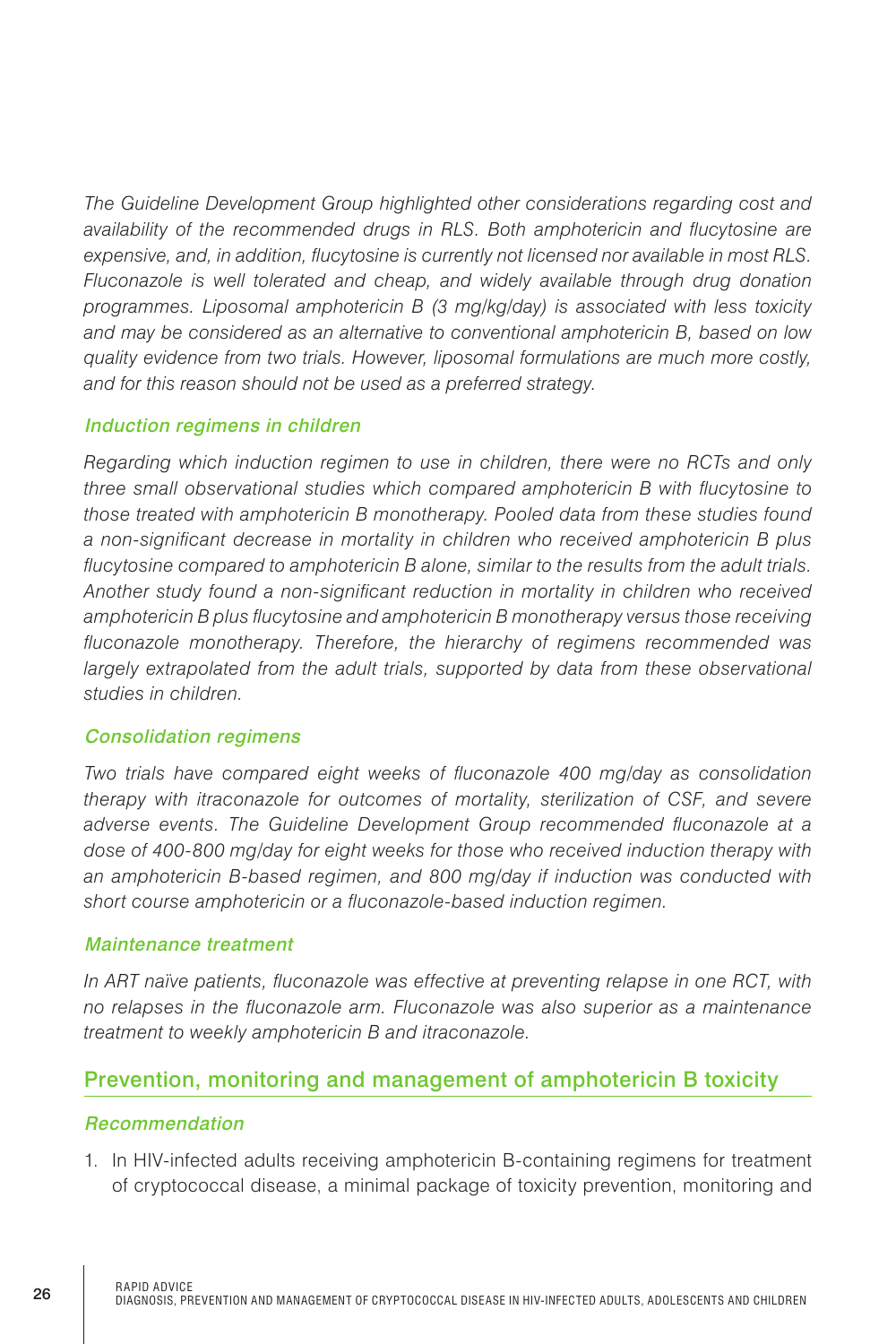management is recommended to minimize the serious amphotericin B related toxicities, particularly hypokalaemia and nephrotoxicity (see Box 1).17

### [Strong recommendation, moderate quality of evidence]

For patients receiving amphotericin B, the following minimum toxicity prevention, monitoring and management regimen is recommended.

#### Box 1: Minimum package for amphotericin B toxicity prevention, monitoring and management

#### Pre-emptive hydration and electrolyte supplementation<sup>17</sup>

• Adults:

One litre of normal saline solution with one ampoule (20 mmol) of KCL over 2-4 hours before each controlled infusion of amphotericin B (with one litre of 5% dextrose) and one to two 8mEq KCL tablets orally twice daily. An additional one 8mEq KCL tablet twice daily may be added during the second week. If available, magnesium supplementation should also be provided (two 250mg tablets of magnesium trisilicate twice daily).

- Adolescents and Children: Up to one litre of normal saline solution with one ampoule (20 mmol) of KCL at 10-15 ml/ kg over 2-4 hours before each controlled infusion of amphotericin B. If saline is unavailable, then other intravenous rehydration solutions that contain potassium can be used eg. Darrow's or Ringer's Lactate solutions.
- Potassium replacement should not be given patients with pre-existing renal impairment or hyperkalaemia.
- • A test dose for amphotericin B is not recommended

#### Monitoring

- Serum potassium and creatinine (baseline and twice weekly), especially in the second week of amphotericin B administration.
- Haemoglobin (baseline and weekly)
- • Careful attention to fluid monitoring of intake and output, and daily weight

#### Management

- If significant hypokalaemia  $(K < 3.3$ mmol/l), increase potassium supplementation to two KCL ampoules (40 mmol), or one or two 8mEq KCL tablets three times daily. Monitor potassium daily.
- If hypokalaemia remains uncorrected, double magnesium oral supplementation
- If creatinine increases by >2 fold from baseline value, either temporary omission of an amphotericin B dose, or increase pre-hydration to one litre 8 hourly. Once improved, restart at 0.7 mg/kg/day and consider alternate day amphotericin B. If creatinine remains elevated, discontinue amphotericin and continue with fluconazole at 1200mg/day. Monitor creatinine daily.

<sup>17</sup> Echevarria J, et al. Oral rehydration solution to prevent nephrotoxicity of Amphotericin B. Am. J. Trop. Med. Hyg., 2006: 75(6): 1108–1112; Thakur CP, et al. Improving outcome of treatment of Kala-Azar by supplementation of amphotericin B with physiologic saline and potassium chloride. Am. J. Trop. Med. Hyg., 2010; 83(5):1040–1043; Girmenia C, et al. Effects of hydration with salt repletion on renal toxicity of conventional amphotericin B empirical therapy: a prospective study in patients with haematological malignancies. Support Care Cancer 2005: 13:987-992; Bahr N, et al. The impact of routine electrolyte supplementation during amphotericin induction therapy in resource-limited settings. 8th International Conference on Cryptococcus and Cryptococcosis, Charleston, May 2011.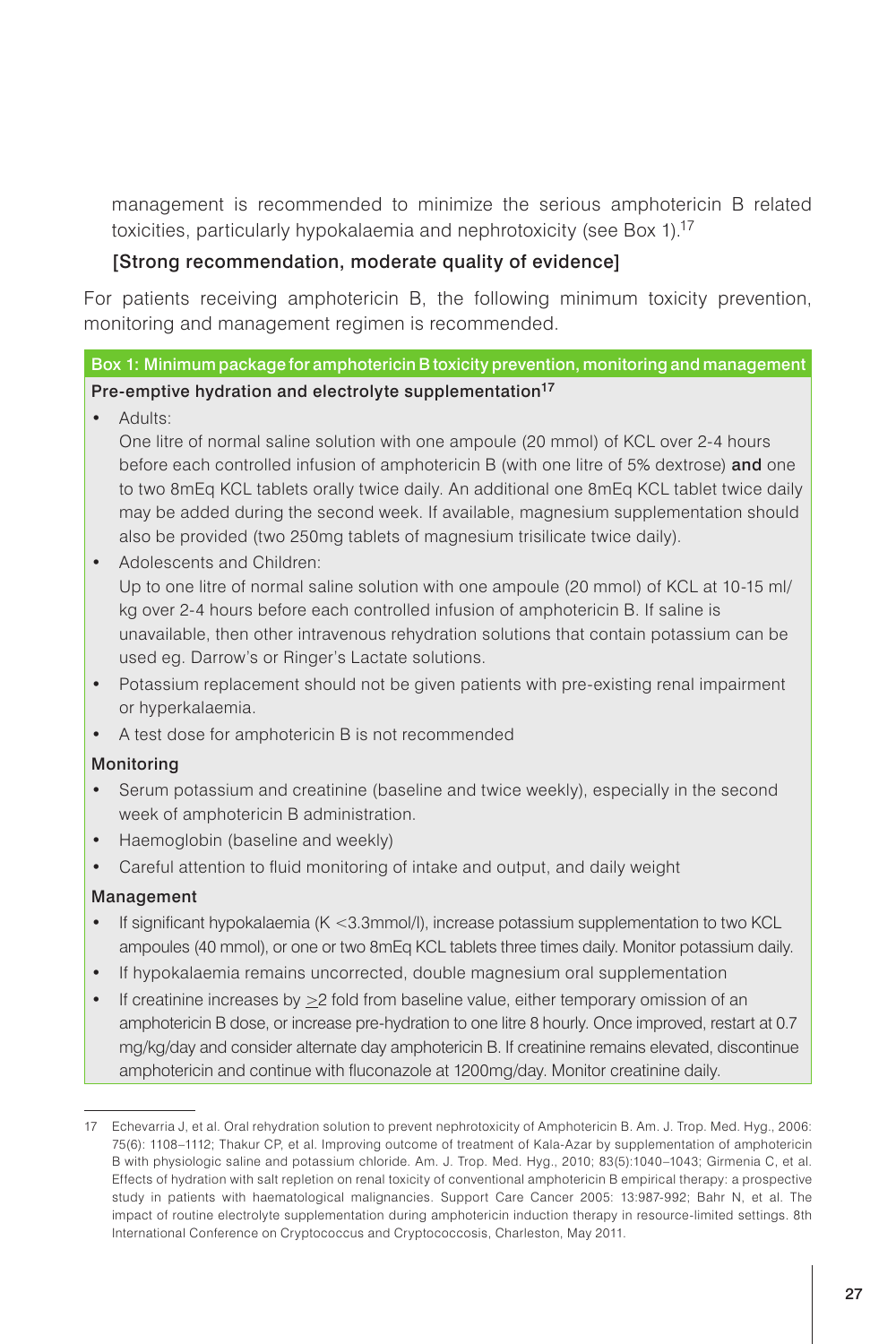#### **Remarks**

*In developing these recommendations, the Guideline Development Group placed a high priority on the avoidance of the serious and potentially life-threatening amphotericin B-related toxicities of hypokalaemia and nephrotoxicity, balanced against the need for a simplified approach to prevention, monitoring and management of drug toxicities, and and approach that is feasible in RLS.* 

*The Guideline Development Group reviewed evidence on the significant risk of toxicity with amphotericin B-based regimens. Rates of hypokalaemia ranged from 11% to 33% in five RCTs and rates of nephrotoxicity from 1.3% to 14.8% in three RCTS. A protocol for twice-weekly monitoring of potassium and creatinine, particularly in the second week,* and a haemoglobin weekly was based on evidence from all trials and observational *studies that the highest incidence of toxicities occurred in the second week of therapy. The incidence of liver dysfunction with fluconazole remains low, therefore, routine monitoring of liver function was not recommended.* 

*A simplified protocol for pre-hydration and electrolyte replacement prior to each amphotericin B infusion is a core recommendation, based on evidence from a pooled analysis of data from two RCTs and two observational studies that the incidence of these toxicities can be substantially reduced using this approach. In two RCTs of patients receiving amphotericin B for leishmaniasis, there was significant reduction in either the development of hypokalaemia or nephrotoxicity following pre-hydration with intravenous normal saline. In a further cohort of patients receiving pre-hydration with normal saline and potassium replacement prior to amphotericin B, 79% received a complete treatment course without major adverse events, and fewer than 8% or 20% respectively developed a significant rise in creatinine or had severe hypokalaemia. Finally, in a small sub-analysis of data on patients within an ongoing RCT of CM, there*  was a marked reduction in the incidence of grade 3 or higher hypokalaemia after *universal electrolyte supplementation was introduced in addition to pre-hydration.*

## Timing of ART initiation

#### Guiding principle

• To facilitate early HIV diagnosis, uptake of ART and retention in care, providerinitiated HIV testing and counselling (PITC) and referral for HIV care services should be undertaken as soon as appropriate following diagnosis of cryptococcal disease, in accordance with existing WHO recommendations<sup>12</sup>.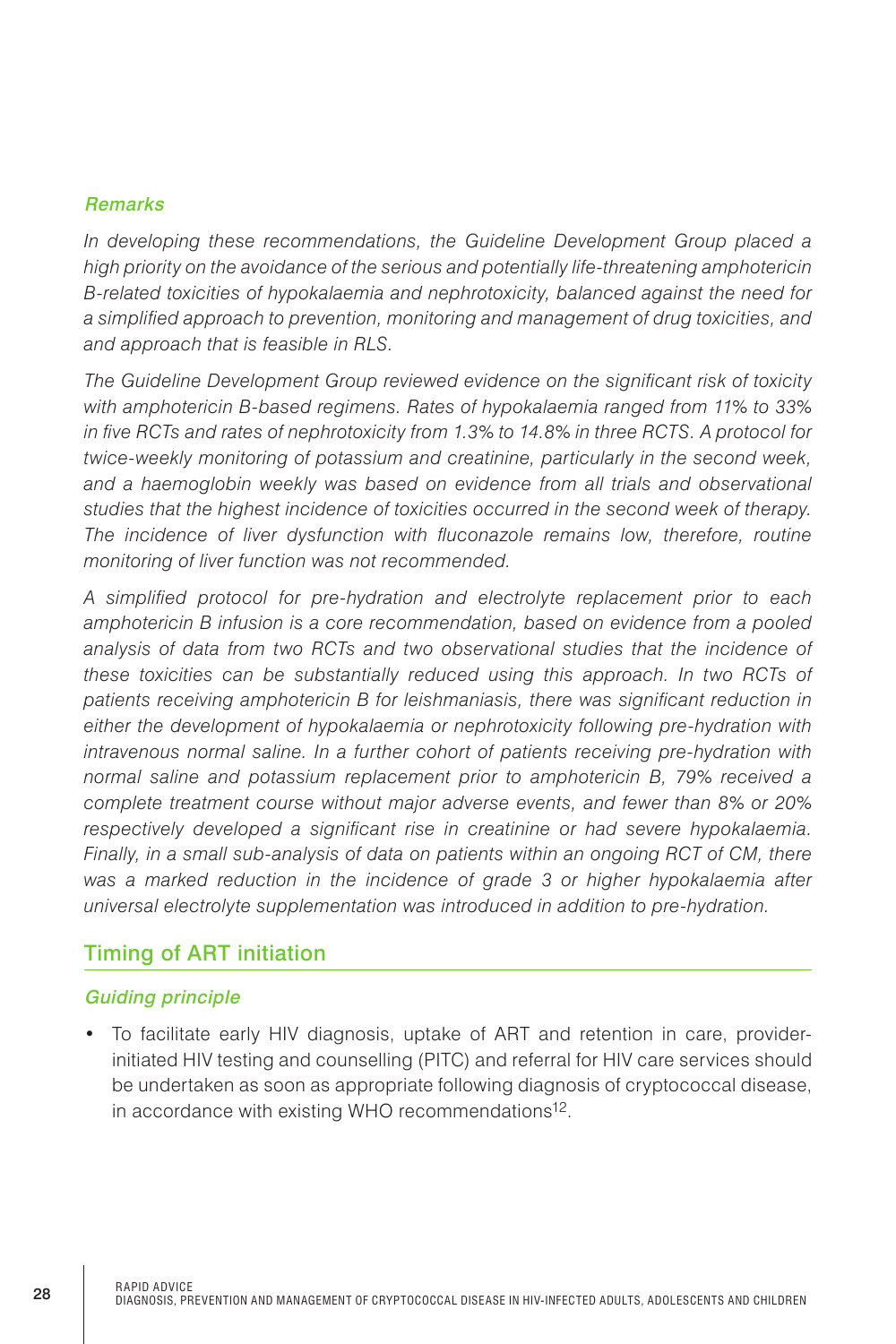### Recommendations

1. Immediate ART initiation is not recommended in HIV-infected patients with cryptococcal meningitis due to the high risk of IRIS, which may be life-threatening.

## [Conditional recommendation, low quality of evidence]

- 2. In HIV-infected adults, adolescents and children with a recent diagnosis of cryptococcal meningitis, ART initiation should be deferred until there is evidence of a sustained clinical response to anti-fungal therapy, and
	- after 2-4 weeks of induction and consolidation treatment with amphotericin B-containing regimens combined with flucytosine or fluconazole (after two weeks with non-meningeal disease); or
	- after 4-6 weeks of induction and consolidation treatment with high-dose oral fluconazole regimen (after four weeks with non-meningeal disease).

## [Conditional recommendation, low quality of evidence]

## Remarks

*In developing these recommendations, the Guideline Development Group placed high value on earlier initiation of ART to reduce the high HIV-related mortality in the months prior to ART initiation, particularly in sub-Saharan Africa, balanced against the more frequent (estimated 15% to 30% of patients with CM) and life-threatening risk of intracranial cryptococcal IRIS. Other considerations with earlier initiation of ART are the higher pill burden, and potential drug interactions with high-dose fluconazole.* 

*There is a high rate of loss to follow up in patients with cryptococcal disease discharged from hospital, and poor linkages with outpatient ART services. Therefore, PITC and referral for HIV care services should be undertaken as soon as appropriate following diagnosis of cryptococcal disease, and at least before hospital discharge.*

*The optimal timing of ART after cryptococcal meningitis is unclear, with conflicting evidence from two two RCTs with very different study designs. In one trial, there was a reduction in AIDS progression or deaths when ART was initiated at 14 days versus a median of 45 days following an OI. Although it was not powered to examine the impact of ART timing in specific OIs, a non-significant trend favoured earlier ART in patients with CM who were treated with amphotericin B. In a second small trial, there was increased mortality in adult patients given very early (less than 72 hours) versus delayed (10 weeks) ART following fluconazole induction therapy, but this trial stopped prematurely and had several methodological limitations. Therefore, in contrast to the strong evidence for a mortality reduction with early ART initiation in patients with TB and a CD4 count less than 50 cells/mm3, immediate ART initiation is not recommended in patients with CM because*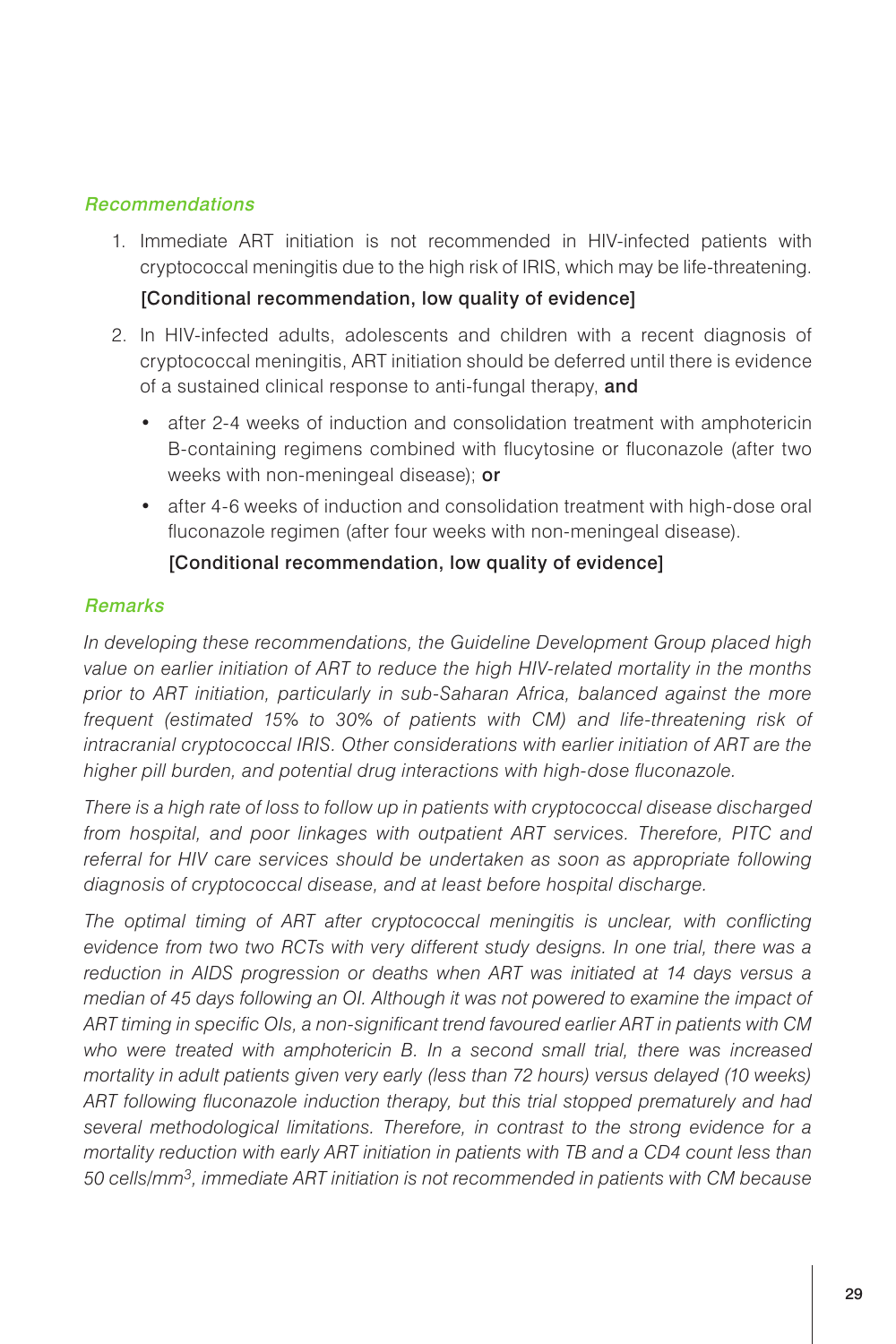*of the potentially high risk of life-threatening intracranial IRIS, especially with fluconazolebased regimens. The Guideline Development Group made a conditional recommendation to defer ART initiation for 2-4 weeks (following an amphotericin B-based induction*  regimen), or longer at 4-6 weeks (following a fluconazole-based induction regimen), *based on a lower rate and longer time to achieve CSF fungal clearance with fluconazole compared to amphotericin B in two observational studies.* 

*In patients with non-meningeal cryptococcal disease, where the risk of life-threatening IRIS is low, the Guideline Development Group recommended even earlier initiation of ART therapy (after two weeks of amphotericin B-based induction, or 4 weeks of highdose oral fluconazole). A large RCT on the optimal timing of ART initiation in CM is ongoing in Uganda and South Africa, with results expected in 2014.* 

## Discontinuation of maintenance treatment (secondary prophylaxis)

#### Recommendations

- 1. In HIV-infected adults and adolescents with successfully treated cryptococcal disease (meningeal and non-meningeal), discontinuation of anti-fungal maintenance treatment is recommended based on the following criteria.
	- a. If HIV viral load monitoring is not available

When patients are stable and adherent to ART and anti-fungal maintenance treatment for at least one year and have a CD4 cell count of greater than or equal to 200 cells/mm<sup>3</sup> (two measurements six months apart).

## [Strong recommendation, low quality of evidence]

b. If HIV viral load monitoring is available

Patient stable and adherent to ART and anti-fungal maintenance treatment for at least one year and with a CD4 cell count of greater than or equal to 100 cells/  $mm<sup>3</sup>$  (two measurements six months apart) and a suppressed viral load.

## [Conditional recommendation, low quality of evidence]

2. In HIV-infected children aged between two and 5 years, with successfully treated cryptococcal disease (meningeal and non-meningeal), discontinuation of anti-fungal treatment maintenance is recommended if the child is stable and adherent to ART and anti-fungal maintenance treatment for at least one year and with a CD4 cell count percentage greater than 25% or absolute count greater than 750 cells/mm3 (two measurements six months apart).

## [Strong recommendation, low quality of evidence]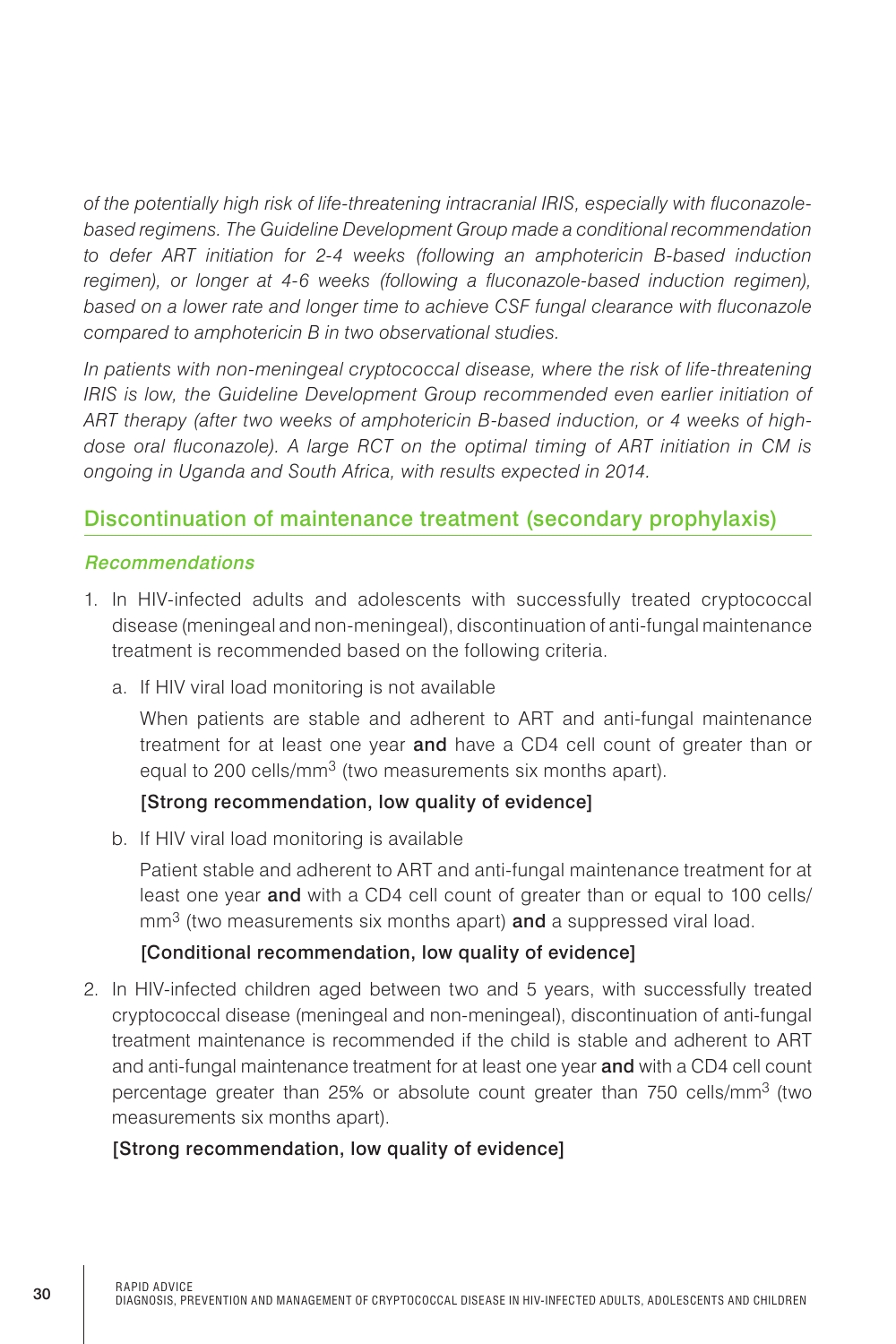3. Maintenance treatment for cryptococcal disease should NOT be discontinued in children less than two years.

## [Strong recommendation, low quality of evidence]

4. Maintenance treatment for cryptococcal disease should be restarted if CD4 count drops to 100 cells/mm3 or below in HIV-infected adults and adolescents (or CD4 cell count less than or equal to 25% or 750 cells/ $\text{mm}^3$  in children aged between two and five years), or if a WHO stage 4 clinical event occurs, irrespective of patient age.

## [Strong recommendation, low quality of evidence]

## Remarks:

*In developing these recommendations, the Guideline Development Group placed high value on the avoidance of recurrent disease, but balanced against the increased cost and potential for drug interactions with prolonged fluconazole maintenance treatment.*

*The number of patients who have been evaluated for recurrent disease following discontinuation of maintenance treatment remains limited, particularly in RLS. Based on*  a GRADE profile of five single-arm trials and one observational study, only four out of *185 adults who discontinued maintenance treatment at a CD4 count greater than 100 cells/mm3 relapsed or experienced recurrent disease, and there were no deaths after discontinuation in 106 adults. In the only data from a RLS - an RCT in Thailand, there were no cases of recurrent disease in 20 patients, 48 weeks after discontinuation at a CD4 count greater than 100 cells/mm3 and an undetectable HIV viral load for three months. Therefore, the recommendations for discontinuation of prophylaxis are based on the very low risk of recurrence when patients have successfully completed initial induction and consolidation antifungal therapy, and have had a sustained increase in their CD4 count to greater than 200 cells/mm3. This higher threshold takes into account the greater use of fungistatic fluconazole induction treatment and less frequent CD4 monitoring in RLS. The Guideline Development Group recommended discontinuation at a lower threshold of greater than 100 CD4 cells/mm3, if viral load monitoring is available and confirms a suppressed viral load.*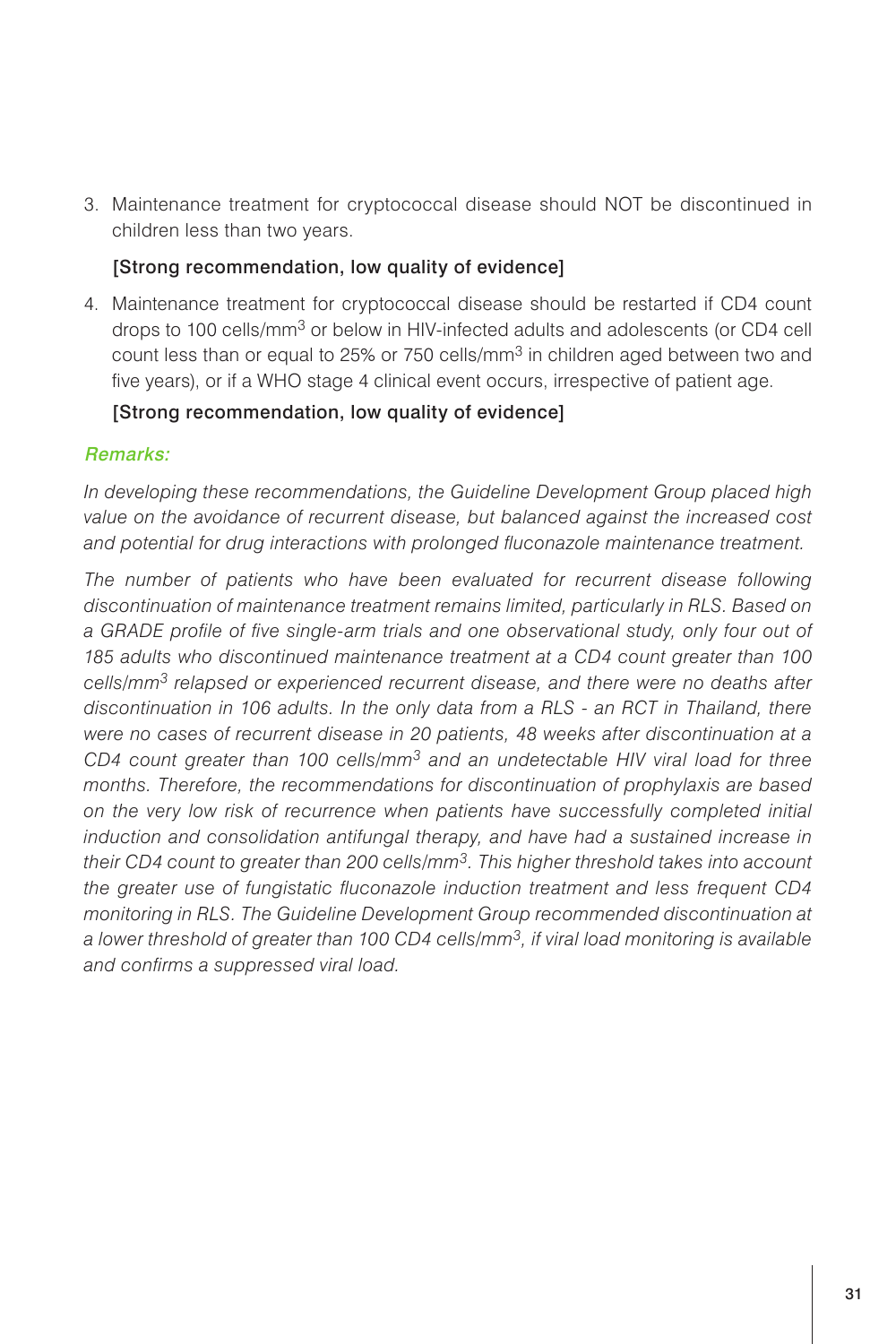

## Diagnosis, prevention and management of cryptococcus infection in adults and children

#### WHO/HQ Geneva

21-22 July 2011

## GUIDELINE DEVELOPMENT GROUP

#### Ploenchan CHETCHOTISAKD

Department of Medicine Faculty of Medicine Khon Kaen University Khon Kaen Thailand E-mail: ploencha@kku.ac.th

#### Nelesh P. GOVENDER

Mycology Reference Unit - National Institute for Communicable Diseases/ National Health Laboratory Service Johannesburg South Africa Email: neleshg@nicd.ac.za

#### Tom HARRISON

Infection and Immunity Division of Clinical Sciences St George's University of London London UK E-mail: tharriso@sgul.ac.uk

#### Tara HORVATH

(GRADE methodologist) University of California, San Francisco Cochrane Collaborative Review Group on HIV/AIDS San Francisco USA E-mail: thorvath@psg.ucsf.edu

#### Nagalingeswaran KUMARASAMY (Chair)

YR Gaitonde Centre for AIDS Research and Education Taramani, Chennai India E-mail: kumarasamy@yrgcare.org

#### Lut LYNEN

Institute of Tropical Medicine Antwerp Belgium E-mail: Llynen@itg.be

#### Graeme MEINTJES

Institute of Infectious Diseases and Molecular Medicine Faculty of Health Sciences University of Cape Town Cape Town South Africa E-mail: graemein@mweb.co.za

#### Tammy MEYERS

Department of Paediatrics Chris Hani Baragwanath Hospital Johannesburg South Africa E-mail: meyerstm@paedshiv.wits.ac.za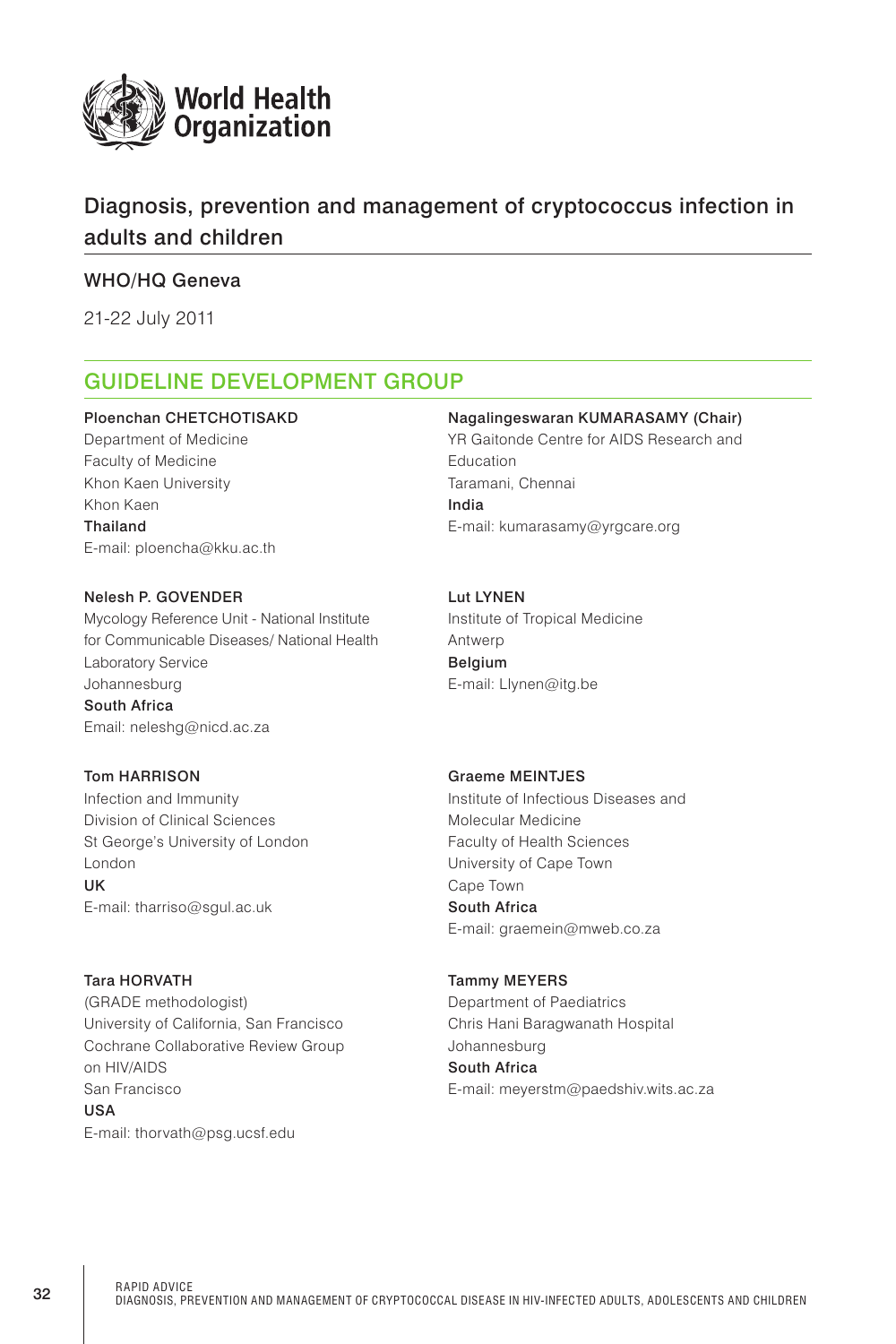#### Jonathan KAPLAN

Division of Global HIV/AIDS Centers for Disease Control and Prevention Atlanta USA E-mail: jxk2@cdc.gov

#### Saye KHOO

Department of Pharmacology University of Liverpool Liverpool UK E-mail: S.H.Khoo@liverpool.ac.uk

#### Peter PAPPAS

Division of Infectious Diseases, University of Alabama at Birmingham Birmingham USA Email: pappas@uab.edu

#### Benjamin J. PARK

Mycotic Diseases Branch Centers for Disease Control and Prevention Atlanta USA E-mail: bip5@cdc.gov

John R. PERFECT Division of Infectious Diseases Duke University Medical Center Durham USA E-mail: perfe001@mc.duke.edu

Benjamin Ryan PHELPS USAID Washington DC USA Email: bphelps@usaid.gov

#### Neeraj MOHAN

Clinton Foundation HIV/AIDS Initiative Hauz Khas, New Delhi India E-mail: Mneeraj@clintonhealthaccess.org

#### Conrad MUZOORA

Mbarara University of Science and Technology Mbarrara Uganda E-mail: conradmuzoora@yahoo.com

#### Emilia RIVADENEIRA

Centers for Disease Control and Prevention Atlanta USA Email: ehr3@cdc.gov

#### George RUTHERFORD

(GRADE methodologist) University of California, San Francisco Cochrane Collaborative Review Group on HIV/AIDS San Francisco USA Email: GRutherford@psg.ucsf.edu

#### Papa Salif SOW

Dakar University Hospital Fann Hospital BP Dakar Senegal Email: salifsow@orange.sn

Yazdanpanah YAZDAN Service Universitaire des Maladies infectieuses et du voyageur Centre hospitalier de Tourcoing Tourcoing France E-mail: yyazdan@yahoo.com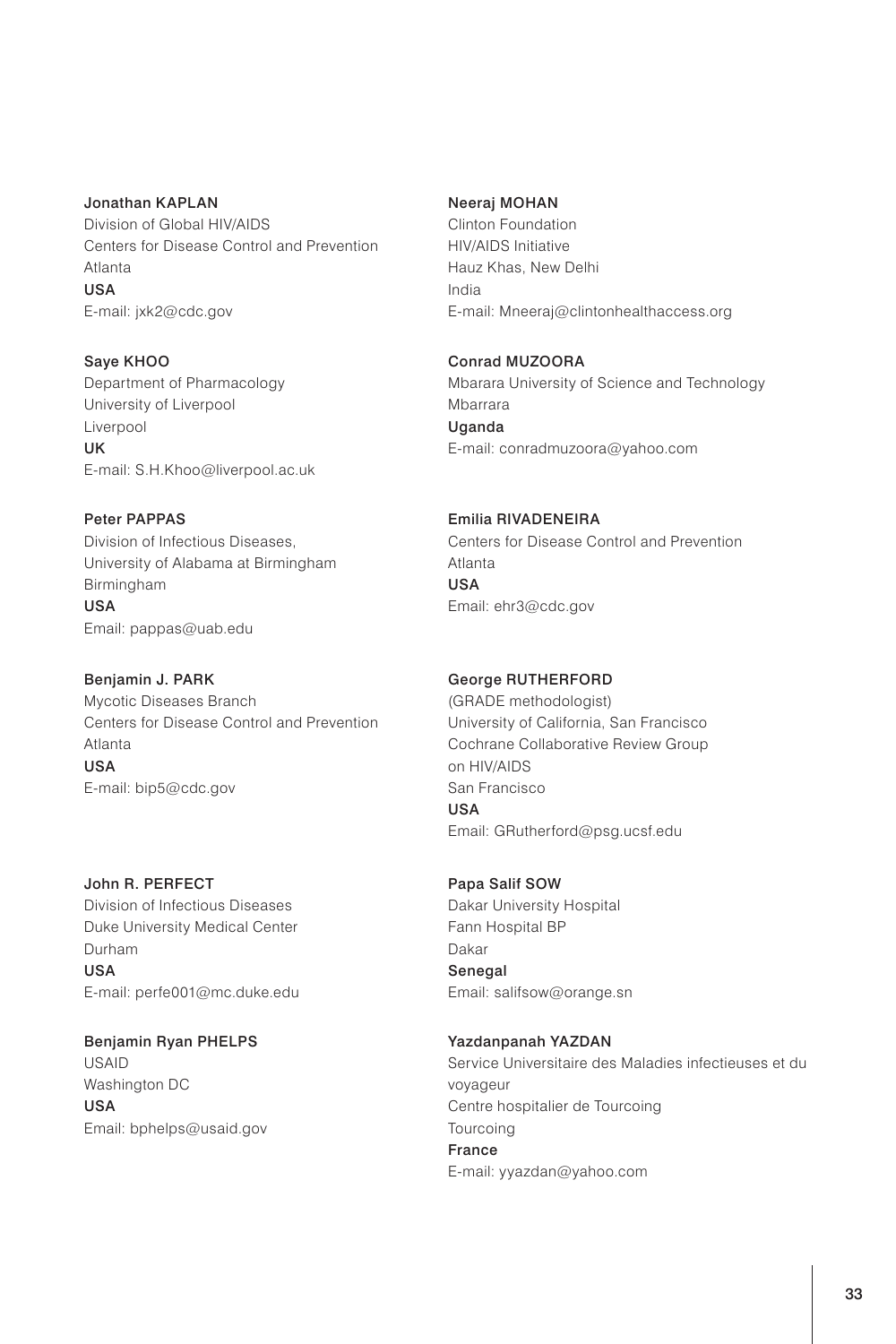## GRADE reviewers

Andrew T. ANGLEMYER University of California, San Francisco Cochrane Collaborative Review Group on HIV/AIDS San Francisco USA E-mail: andrew.anglemyer@gmail.com

Mary Louise LINDEGREN Vanderbilt Institute for Global Health Vanderbilt University Nashville USA E-mail: marylou.lindegren@vanderbilt.edu

#### Basile NJEI

Department of Medicine University of Connecticut School of Medicine Farmington USA E-mail: basilenjei@gmail.com

Alicen B. SPAULDING Division of Epidemiology and Community Health University of Minnesota Minneapolis USA E-mail: alicenspaulding@gmailcom

#### **WHO**

Philippa EASTERBROOK HIV Department WHO Headquarters Geneva Switzerland E-mail: easterbrookp@who.int

Marco VITORIA HIV Department WHO Headquarters Geneva Switzerland E-mail: vitoriam@who.int

Frank LULE WHO Regional Office in Africa Brazzaville Congo E-mail: lulef@afro.who.int

Omar SUED HIV Treatment and Care WHO Regional Office in Americas Washington DC USA E-mail: suedomar@paho.org

Lulu MUHE Maternal, Child and Adolescent Health Department WHO Headquarters Geneva Switzerland E-mail: muhel@who.int

Shaffiq ESSAJEE HIV Department WHO Headquarters Geneva Switzerland

Email: essajees@who.int

#### Masaya KATO

WHO Viet Nam Country Office Hanoi Viet Nam Email: katom@wpro.who.int

#### Raul GONZALEZ

HIV Treatment and Care WHO Regional Office in Americas Washington DC USA Email: gonzalra@paho.org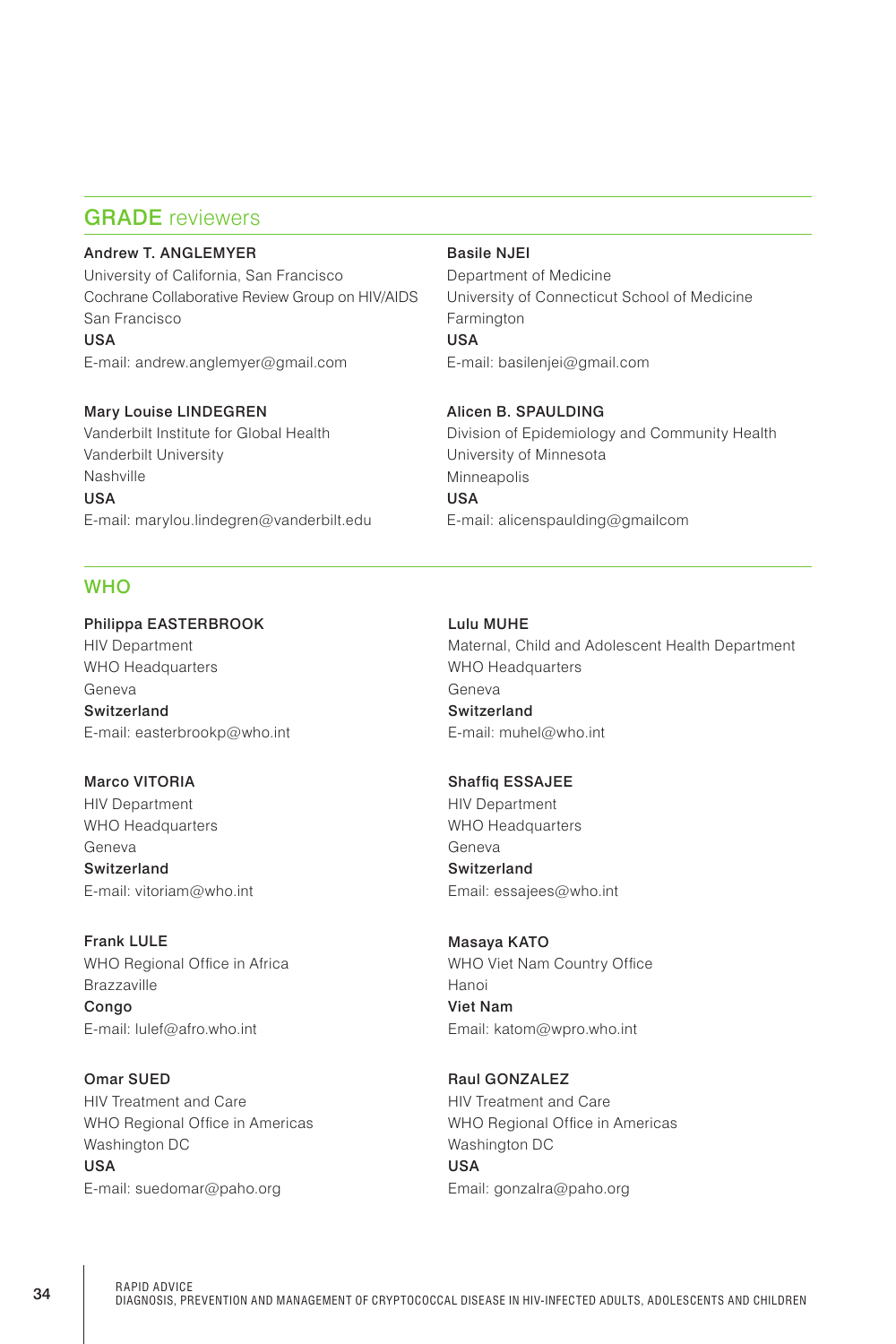#### UNAIDS

Carlos AVILA UNAIDS Headquarters Geneva Switzerland Email: avilac@unaids.org

#### PEER REVIEW PANEL

Sabrina BAKEERA-KITAKA Department of Paediatrics Makerere University College of Health Sciences Mulago National Referral Hospital Kampala Uganda Email: sabrinakitaka@yahoo.co.uk

Rui BASTOS Mozambique AIDS Programme, Ministry of Health Maputo Mozambique Email: ruibastosmz@gmail.com

Tihana BICANIC Infection and Immunity Division of Clinical Sciences St George's University of London London UK Email: tihana@never.com

David BOULWARE Department of Medicine University of Minnesota Minneapolis USA Email: boulw001@umn.edu

#### Brian ELEY

Paediatric Infectious Diseases Unit Red Cross War Memorial Children's Hospital University of Cape Town Cape Town South Africa Email: Brian.Eley@uct.ac.za

Nathan FORD Medecins sans Frontieres Geneva Switzerland E-mail: nathan.ford@msf.org

Martyn A FRENCH University of Western Australia Royal Perth Hospital and PathWest Laboratory Medicine Perth Australia E-mail: martyn.french@uwa.edu.au

Tendani GALOATHI National AIDS Programme Gabarone Botswana Email: tgaolathe@bhp.org.bw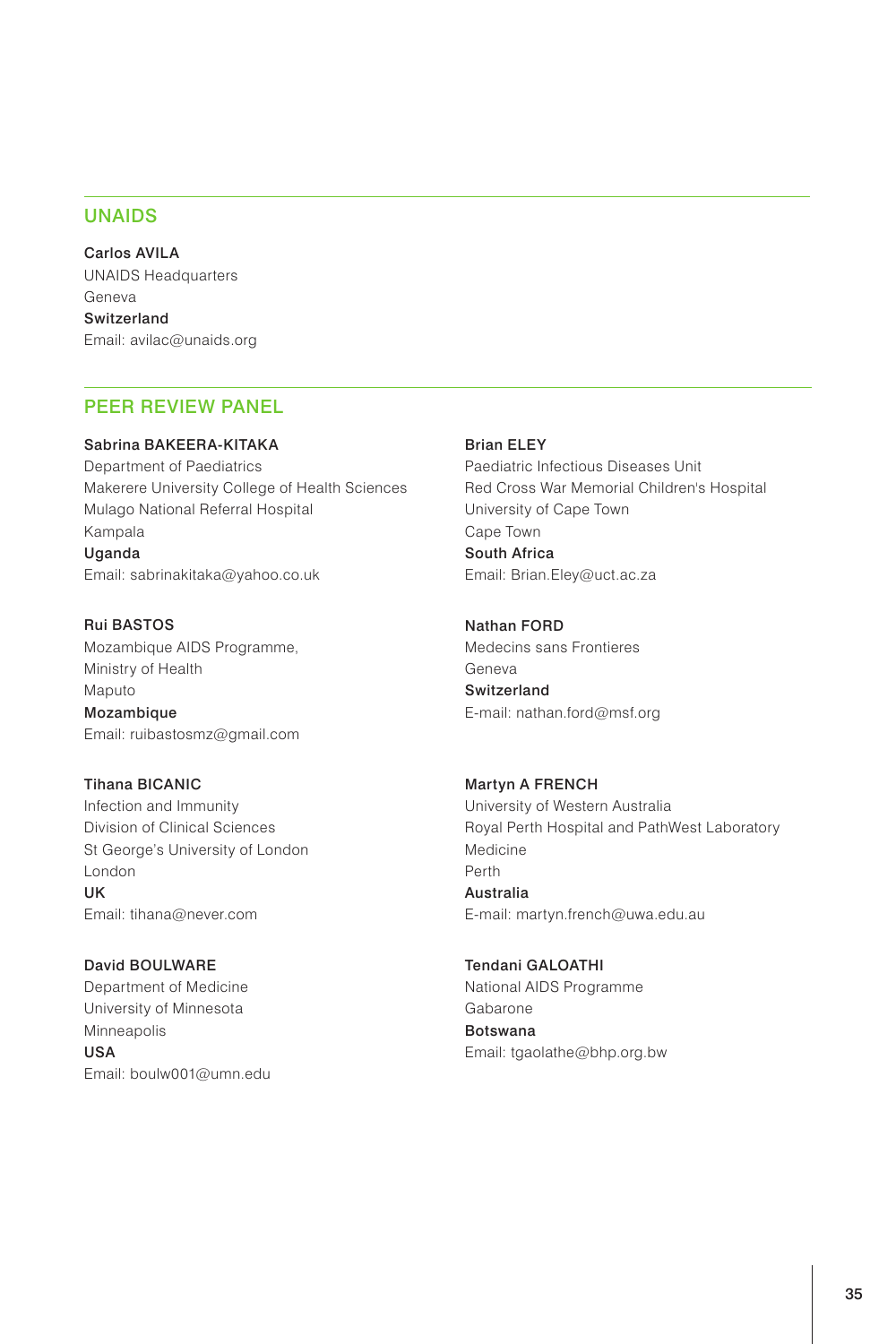#### Mark F COTTTON

Children's Infectious Diseases Clinical Research Unit Tygerberg Hospital Stellenbosch University Cape Town South Africa Email: mcot@mweb.co.za

Jeremy DAY Oxford Clinical Research Unit Hospital for Tropical Diseases Ho Chi Minh City Vietnam Email: jday@oucru.org

Serge Paul EHOLIE Unit of Infectious Diseases Treichville University Hospital Abidjan Cote d'Ivoire Email: speholie@afnet.net

Haruna JIBRIL Princes Marina Hospital Department of HIV/AIDS Prevention and Care Ministry of Health Gaborone

Botswana Email: jibril.harunababa@gmail.com

David LALLOO Liverpool School of Tropical Medicine Liverpool UK Email: dlalloo@liv.ac.uk

Sanjiy LEWIN St. John's Medical College Hospital Bangalore India Email: drlewin@gmail.com

#### Kalle HOPPU

Poison Information Centre, Helsinki University Central Hospital Helsinki Finland Email: kaarlo.hoppu@hus.fi

Joseph JARVIS

Infection and Immunity Division of Clinical Sciences St George's University of London London UK Email: joejarvis@doctors.net.uk

Prakash JEENA Department of Paediatrics University of KwaZulu Natal Durban South Africa

E-mail: JEENA@ukzn.ac.za

Yunus MOOSA Department of Infectious Diseases Nelson Mandela School of Medicine University of KwaZulu Natal Durban South Africa Email: moosay@ukzn.ac.za

Joep van OOSTERHOUT College of Medicine Queen Elizabeth Central Hospital Blantyre Malawi Email: joepvanoosterhout@gmail.com

Jeremy PENNER Family AIDS Care and Education Services University of California San Francisco and the Kenya Medical Research Institute Kenya Email: jeremy@transformation-kenya.org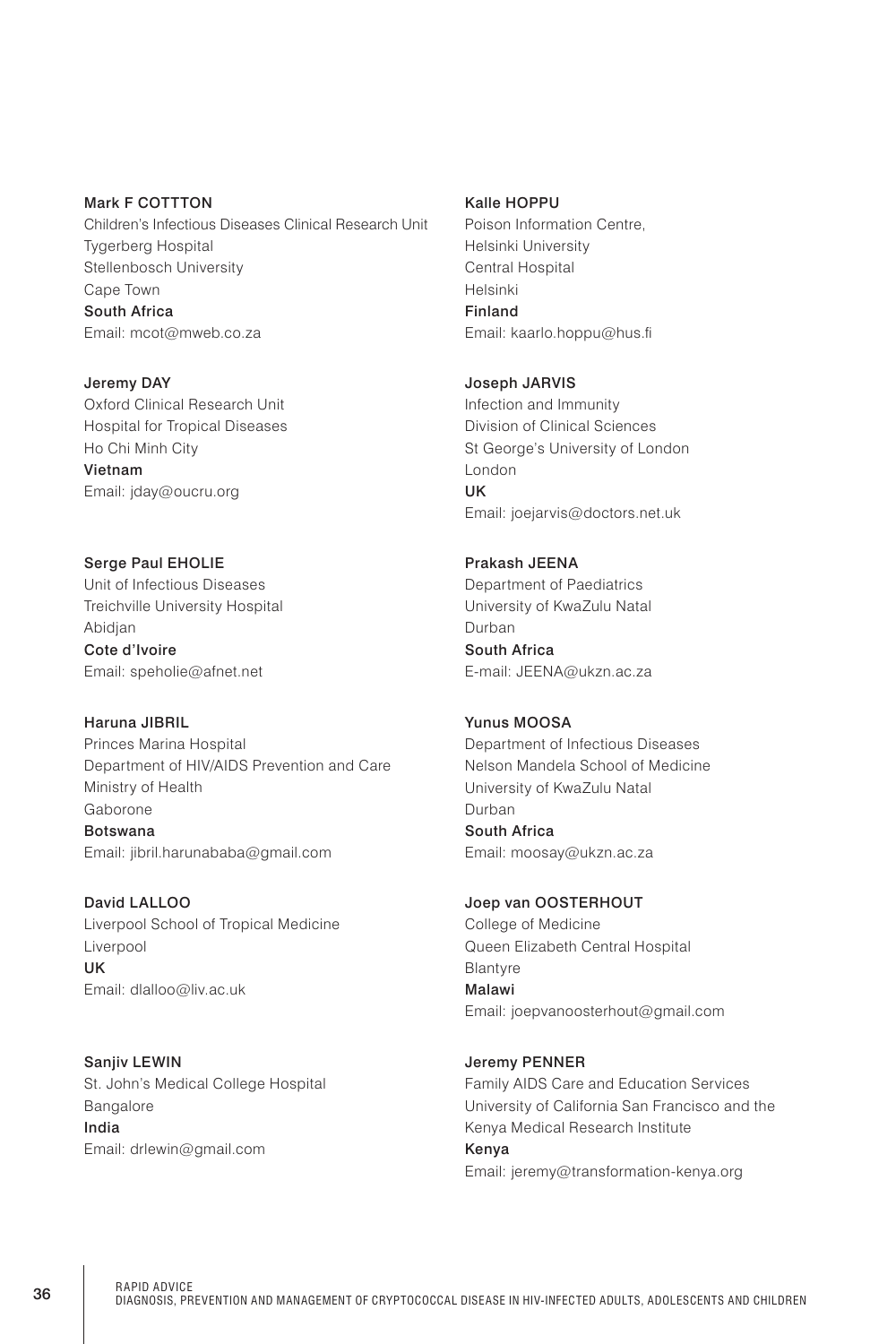### Tariro Azure MAKADZANGE

Massachusetts General Hospital Boston USA Email: tariro.makadzange@gmail.com

Barbara MARSTON Centers for Disease Control and Prevention Atlanta USA Email: bmarston@cdc.gov

David MEYA

Infectious Diseases Institute Makerere University College of Health Sciences Kampala Uganda Email: david.meya@gmail.com

Romain MICOL

Institut Pasteur in Cambodia Virology Unit Phnom Penh

Cambodia Email: romain.micol@gmail.com Andrew REID University of Zimbabwe School of Medicine Harare Zimbabwe Email: reid@uzcrc.co.zw

Cao Thi Thanh THUY National Hospital for Tropical Diseases Hanoi Viet Nam Email: caothanhthuy09@gmail.com

José E. VIDAL Department of Neurology Emilio Ribas Institute of Infectious Diseases Sao Paulo, Brazil Email: josevibe@gmail.com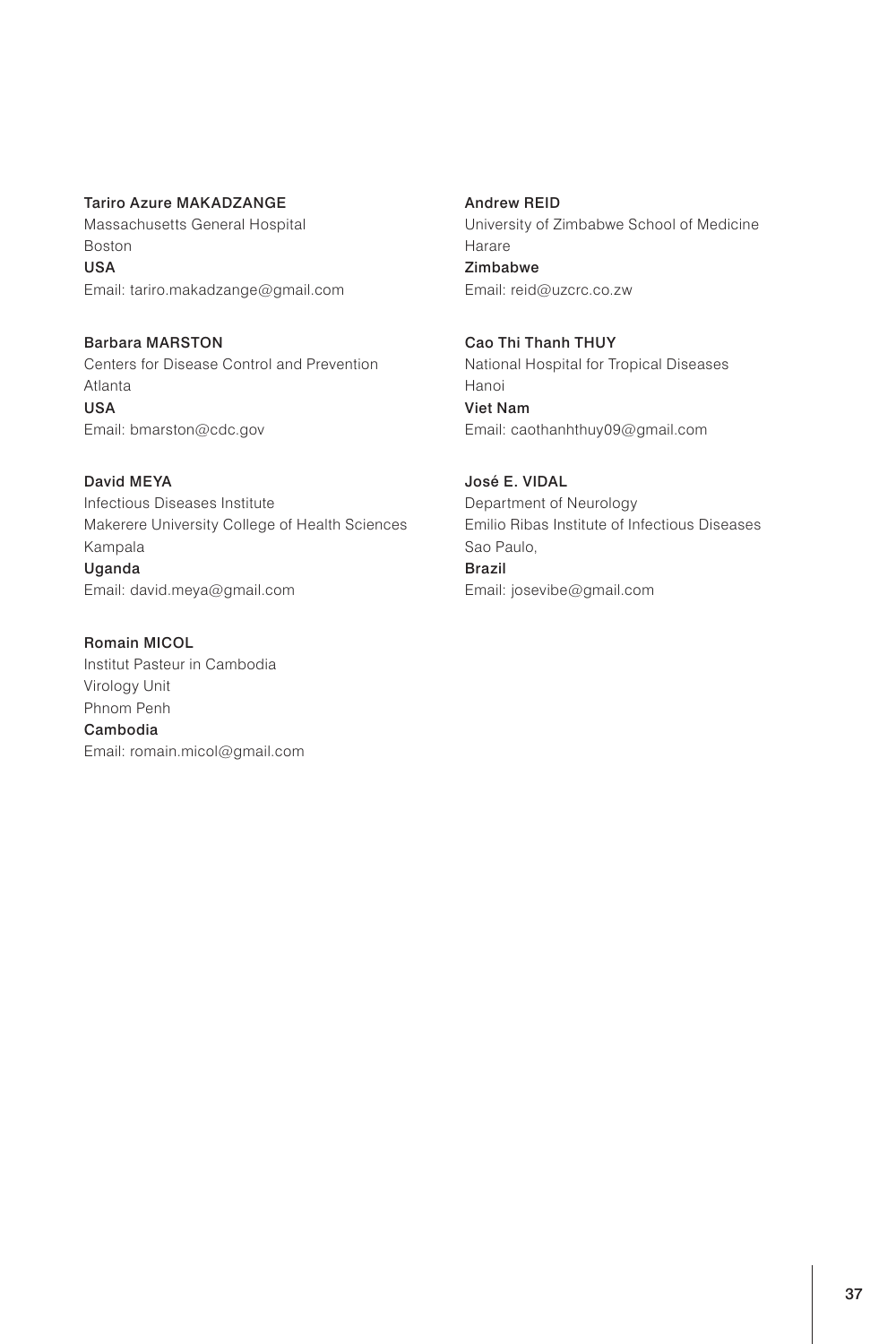## **NOTES**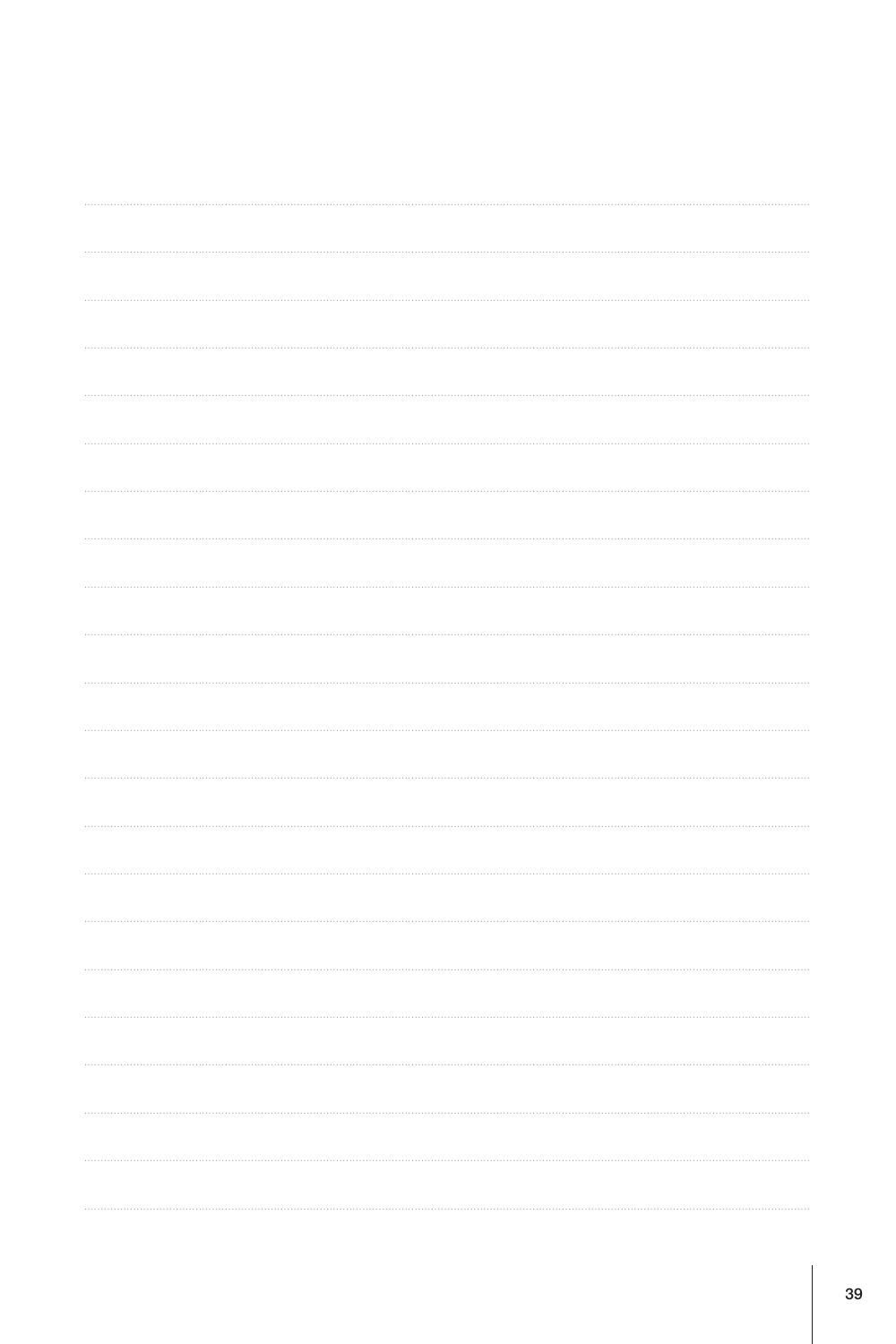RAPID ADVICE<br>DIAGNOSIS, PREVENTION AND MANAGEMENT OF CRYPTOCOCCAL DISEASE IN HIV-INFECTED ADULTS, ADOLESCENTS AND CHILDREN